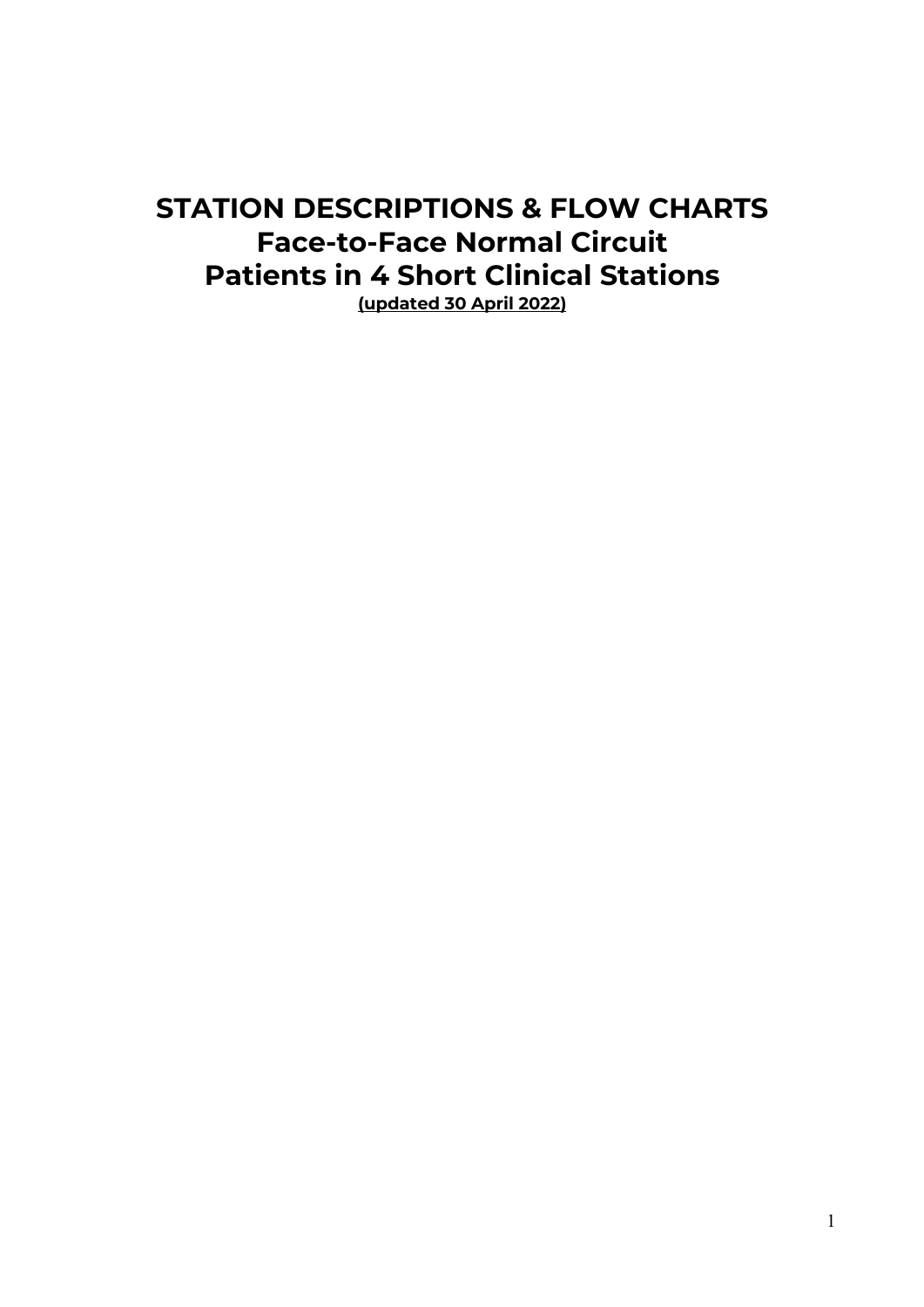# **Table of Contents**

- **1) Describing Developmental Assessments and Cues**
- **2) Short Clinical**
- **3) Development**
- **4) History**
- **5) Communications**
- **6) Video**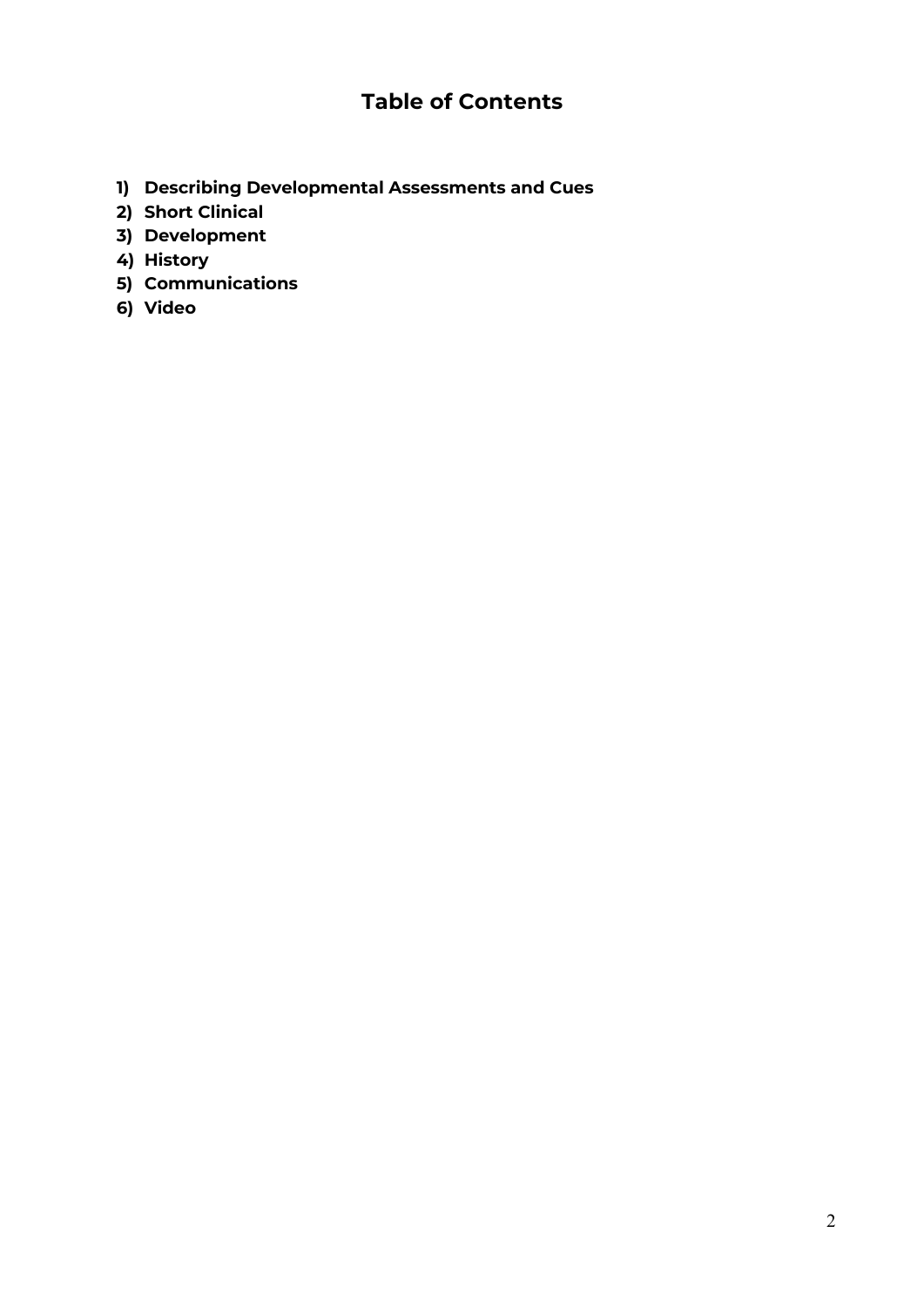# **DESCRIBING DEVELOPMENTAL ASSESSMENTS AND CUES**

We have been able to return to patients in the four Short Clinical stations, but the Development station remains scenario-based. Therefore, candidates should think of their approach to a developmental assessment of a child as similar to the way SIM training is run in Life Support courses in the UK and overseas. For the four Short Clinical stations, candidates will conduct a normal examination of the patient in the station.

### **Describing Developmental Assessments**

In the MRCPCH Face-to-Face normal circuit with some patient clinical examination, candidates will have to describe how they would undertake a developmental assessment instead of demonstrating the actual assessment of a child. We encourage all trainees to practice describing how they will assess a child with various presentations. Being able to describe a developmental assessment in a focused and structured manner will be central to successful delivery. When doing so, being able to share with the examiner what you would be looking for will give the examiner confidence around your thought processes contributing to developing the developmental picture e.g.: 'I would engage with the child to see if they can build a tower and if so, how many blocks high."

The examiner may intervene to ask questions, probe statements or provide prompts during the station. The examiner will check the candidate's understanding of the task provided. If the candidate does not understand the task, they may ask the examiner to repeat it.

#### **Cues**

In this exam, while candidates are describing the process of a developmental assessment, the examiner will provide '*cues'* at key points to help build up a picture (the signs or information the candidate would have picked up had they actually done a certain element of the assessment with a child). For instance, if the candidate said, "I would see if the child was able to build a tower with blocks and see how many blocks high they could build it," the examiner would deliver a cue, "the child is able to build a tower of 2 blocks high." Candidates should expect cues to be offered where they would have discovered signs or information in a real developmental assessment.

There are two types of cues: universal and dependent.

*Dependent cues* are the signs or information the candidate would have picked up had they actually assessed the patient. These are provided by the examiner depending on whether the candidate describes a specific element of the developmental assessment. For instance, if the candidate said, "I would see if the child was able to build a tower with blocks and see how many blocks high they could build it," the examiner would deliver a cue, "the child is able to build a tower of 2 blocks high."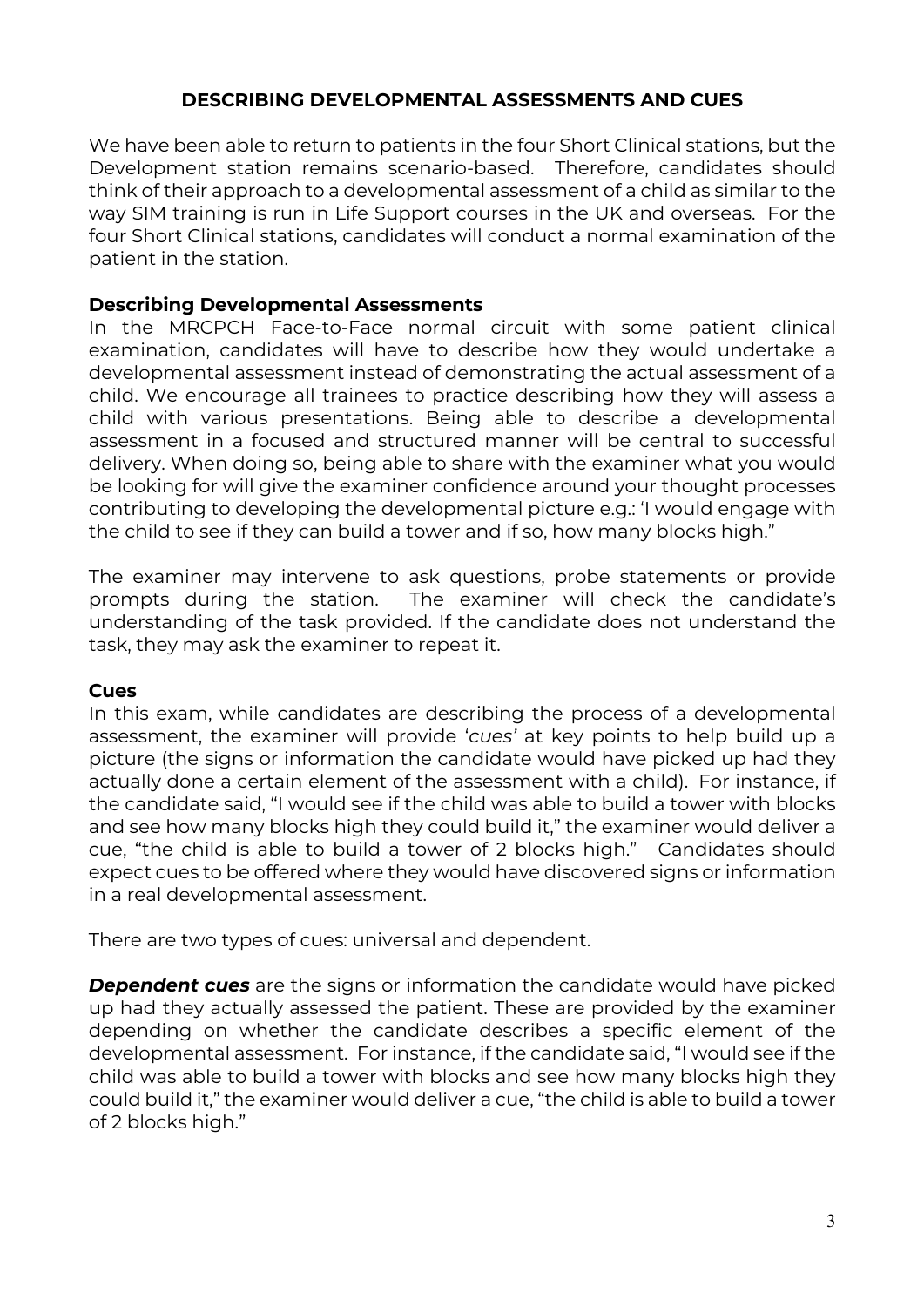If a candidate:

- 1. Omits a relevant element in their description the examiner will **not** provide the dependent cue for that element. Such omissions can adversely impact on the signs/information the candidate identifies and consequently their formulation of the developmental issues and management.
- 2. Refers to an element of an assessment in a cursory way, the examiner might ask for details before they provide the dependent cue for that element.

Candidates should expect dependent cues to be provided where they would have discovered signs or information in a real developmental assessment. To enable the examiner to provide these dependent cues, candidates are advised to take a breath/pause for a few seconds after they have described each element of the assessment before moving on to the next. In case a candidate does not pause, the examiner may indicate they have a dependent cue to deliver by raising a pen or their hand.

*Universal cues* are the signs that any candidate would have discovered simply by being in the room with the child. For example, a universal cue might be if a child had dysmorphic features. These cues typically consist of photographs but may include audio or video recordings. These universal cues will be provided at the start of the station, during the four-minute reading time and are also available to the candidate throughout the station.

# *Other cues*

Finally, there are some cues that should be *dependent cues* but are provided with *universal cues* at the start of the station for ease of delivery. For example, there might be a video recording which shows a child's gait. Examiners will inform candidates where these cues relate to a specific element of the assessment. For instance, if the candidate says they would ask the child to walk for them, the examiner will refer them back to what they had seen when watching the video during the reading time.

# **Reading & Review Time**

In the 4 minutes prior to the start of the station, Candidates must read the candidate information sheet and **must review all cues**. Although these cues are available for the candidate to view/listen throughout the station, candidates should be mindful that the time they take to do this during the station will reduce the time for the different assessment stages of the station.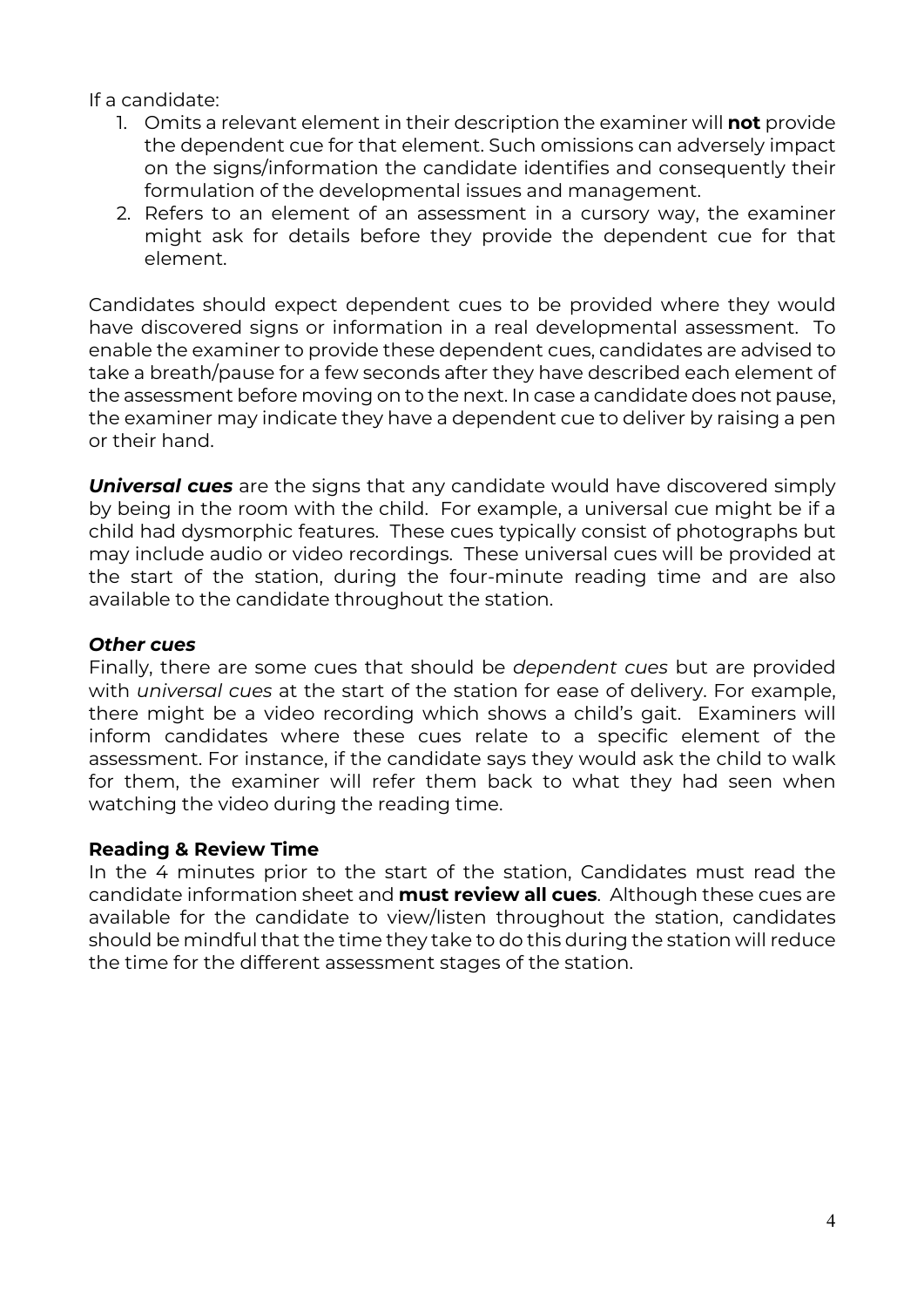### **SHORT CLINICAL – 4 STATIONS X 9 MINUTES**

#### **Aim**

The aim of the short Clinical stations is to assess candidate competence in clinical examination technique, the ability to elicit and interpret clinical signs, the ability to discuss their significance and undertake management planning. There will be a separate examiner at each station. There are no role players in these stations. The stations will each have a child in them.

The system focus in each station will vary across the exam. The Exams team will *try* to ensure there is no duplication of system focus across all the stations in a given circuit (morning or afternoon of each exam day). At the start of each short clinical station, the examiner will clearly state the system focus and task in the station. Examiners will ensure that candidates are clear about the system to be examined.

Candidates will be presented with a patient whose medical background could be related to any of the following systems:

- Cardiovascular
- Neurology/Neuro-disability
- Musculoskeletal
- Respiratory
- Abdominal
- Gastroenterology
- Ophthalmology
- Dermatology
- Hepatology
- Haematology
- Growth and nutrition
- Nephrology
- Other / Syndromes

#### **Conduct**

At the start of the station, the examiner will introduce themselves, the patient and their parent or carer (if present). The candidate is then provided with the task/system focus. The candidate will then carry out the relevant physical examination. The examiner may ask about the technique of examination, the clinical findings, and any issues related to the interpretation. The candidate is expected to discuss the implications of their findings and the child's management with the examiner.

Candidates will be expected to manage their time appropriately in order to undertake the physical examination. Examiners might move candidates on if they are taking too long so that they are able to discuss the next element of the station and receive a mark in each domain.

#### **Introduction**

At the start of the station, the examiner will state the system/area to be tested and the task to be completed.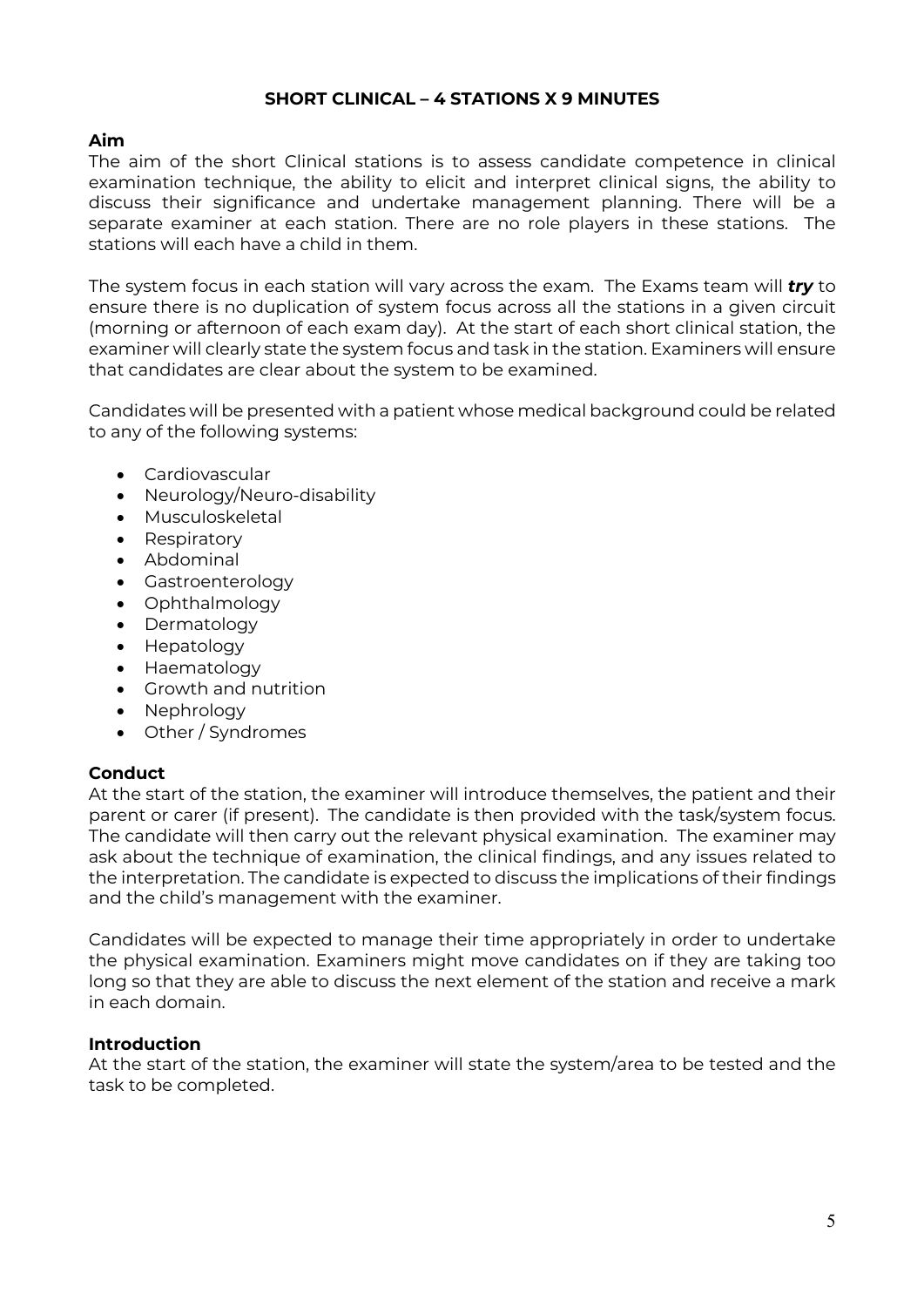Examples of tasks that candidates may be asked to undertake could include:

| <b>Example 1:</b> Anita is 14 years old and has difficulty walking.<br>Please undertake a peripheral neurological examination                                                                     |
|---------------------------------------------------------------------------------------------------------------------------------------------------------------------------------------------------|
| <b>Example 2:</b> Nayan is 11 years old and has chronic kidney disease.<br>Please undertake an abdominal examination.                                                                             |
| <b>Example 3:</b> Richard is 7 years old and has been referred by his GP after finding a<br>murmur during an examination for a chest infection.<br>Please undertake a cardiovascular examination. |

Candidates are expected to provide a management plan for the short clinical stations.

Details on what is expected of candidates when performing a clinical examination of children and young people are available on the MRCPCH Clinical Face-to-Face Guidance Hub. Please refer to the document titled *Clinical Examination Technique* 

## **Hints & Tips**

Upon receiving instruction on the task for the station from the examiner, candidates are advised to request clarification of any part of the task that they do not fully understand.

Examiners are looking for a focused and organised approach. They want to see a systematic, fluid approach to the physical examination. The examination can be delivered in a slick and succinct manner, without getting stuck on a particular aspect of the physical examination. Confidence in the delivery of the physical examination is helpful as it implies that the candidate has regularly examined children.

To properly prepare, candidates should practice their delivery of examinations across all system types and continue to assess as many children as possible.

## **Standards**

Candidates should be competent in assessing all of the systems listed above. Candidates are expected to demonstrate the clinical skills and knowledge expected of a trainee ready to progress into Level 2 training.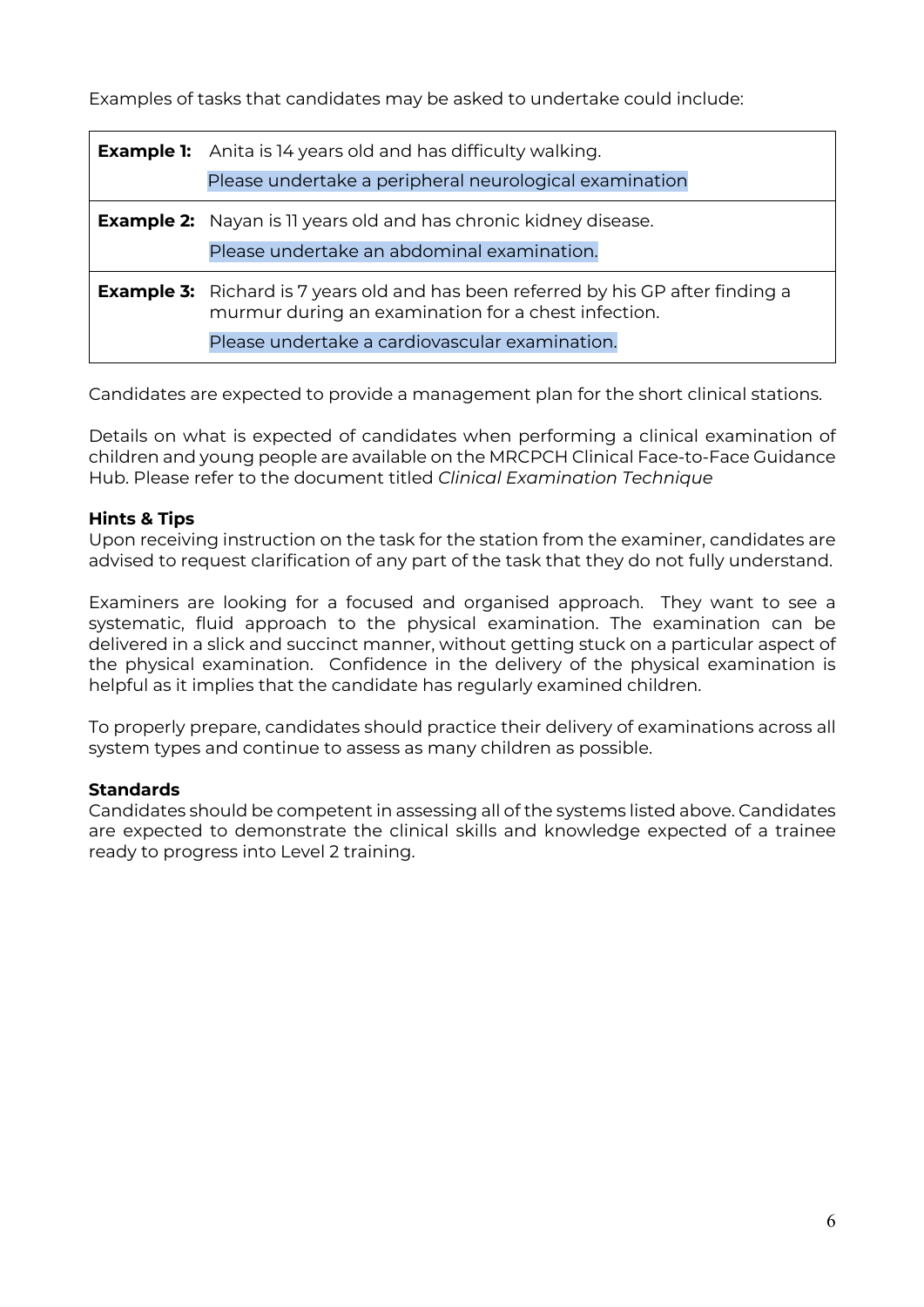# **SHORT CLINICAL STATION: EXPECTED DOMAIN STANDARDS**

| <b>Clinical Domain</b>                                 | <b>Meets Standard</b>                                                                                                                                                                                                                                                   |
|--------------------------------------------------------|-------------------------------------------------------------------------------------------------------------------------------------------------------------------------------------------------------------------------------------------------------------------------|
| в<br><b>Physical</b><br><b>Examination</b>             | Well-structured, systematic exam technique.<br>$\bullet$<br>Appropriate recognition of the requirement of care<br>taken to adapt to needs of patient including permission<br>to examine being sought.<br>Appropriate use of equipment/development toys (if<br>relevant) |
| C<br><b>Identification of</b><br><b>Clinical Signs</b> | Identifies clinical signs that are present.<br>٠<br>Correctly interprets clinical signs that are present.<br>$\bullet$                                                                                                                                                  |
| D1<br><b>Clinical</b><br>Reasoning                     | Formulates & proposes likely appropriate differential<br>diagnosis<br>Understands implications of findings.<br>$\bullet$<br>Able to suggest appropriate steps if exam inconclusive.<br>$\bullet$                                                                        |
| D <sub>2</sub><br><b>Management</b><br><b>Planning</b> | Relevant investigations to appropriately address<br>$\bullet$<br>identified problems.<br>Provides safe, ethical, effective management plan that<br>$\bullet$<br>relates to parental concerns if relevant including<br>appropriate referral or escalation.               |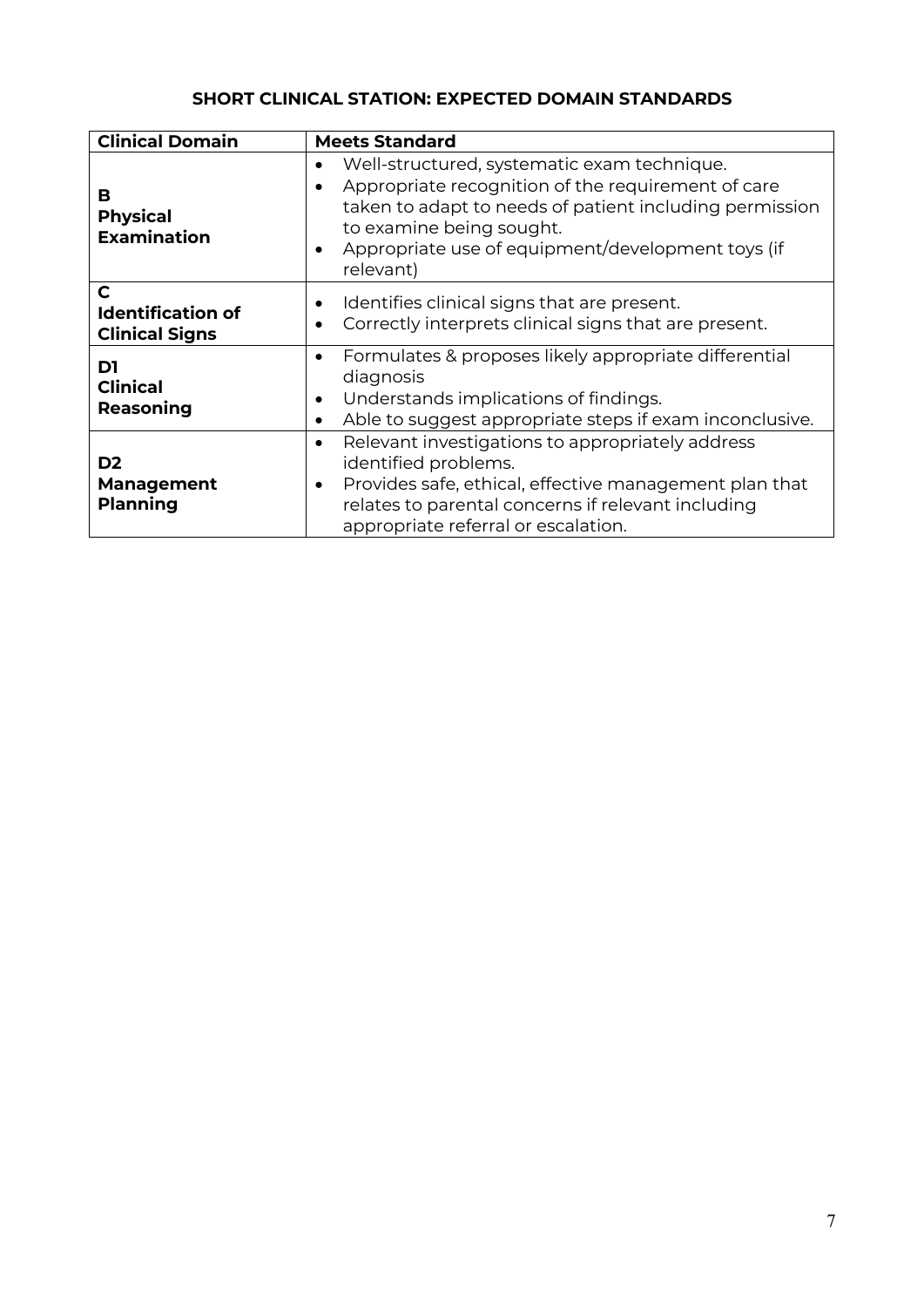# **SHORT CLINICAL STATION FLOW CHART**

| <b>Short Clinical</b> |                |                                                                                                               |
|-----------------------|----------------|---------------------------------------------------------------------------------------------------------------|
|                       |                | Personnel in station - Candidate, Examiner, Patient & Parent/Carer                                            |
| 4 Min                 |                | Candidate reviews any audio/video/photo universal cues<br>$\bullet$<br>At 4 minutes, candidate enters station |
|                       |                | Examiner introduces self, patient and parent/carer<br>$\bullet$                                               |
|                       |                | Examiner provides introductory statement (very briefly)<br>including the system and task                      |
|                       |                | Examiner asks candidate to conduct a focused examination                                                      |
|                       | B              | Candidate undertakes the relevant examination                                                                 |
| 6                     | $\mathsf{C}$   | Examiner asks candidate to briefly summarise the key clinical<br>$\bullet$<br>signs they have elicited        |
|                       |                | Candidate briefly summarises key clinical signs                                                               |
|                       |                | Examiner asks candidate for their interpretation of signs and<br>their implication                            |
|                       |                | Candidate provides their interpretation of signs and meaning                                                  |
|                       | D1             | Examiner asks candidate what is the most likely<br>$\bullet$<br>diagnosis/differential diagnosis              |
|                       |                | Helper warns 3 minutes left<br>$\bullet$                                                                      |
| 3                     | D <sub>2</sub> | Examiner asks candidate questions around complications,<br>$\bullet$<br>investigations and management         |
|                       |                | Candidate responses to questions<br>$\bullet$                                                                 |
|                       |                | At 9 minutes, Helper announces the station is over and<br>candidate moves on                                  |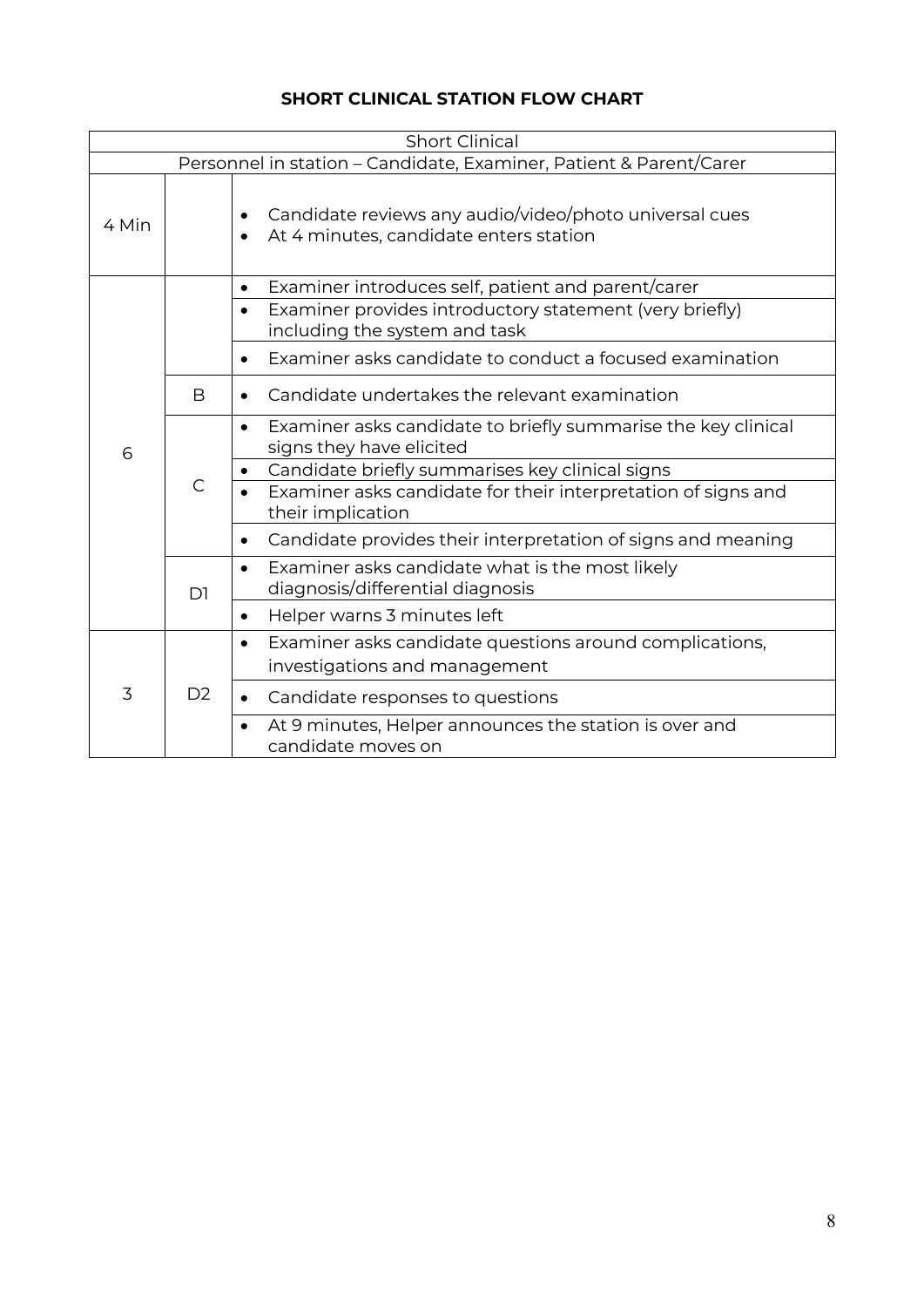### **DEVELOPMENT – 1 STATION X 23 MINUTES**

#### **Aim**

The aim of the Development station is to assess the candidate's ability to take a focused developmental history (from the role-player), describe how they would undertake an assessment around key areas of development (with the examiner), and integrate these findings to understand the reasons for the child's difficulties, including the impact on the child and family. There will be a role player in this station. The station is based on centrally written and bench marked scenarios.

In this station, it is more than likely that the scenario will be based on a child with an established diagnosis. Relevant information (e.g. charts, photos, short audio or video clips) will be provided where necessary.

The area of developmental focus will vary across the exam. The candidate information sheet will clearly state the developmental area and task in each station. Examiners will ensure that candidates are clear about the focus of assessment.

Candidates will be presented with a scenario about a patient whose developmental difficulties could be in any of these areas:

- **Gross motor** posture and movement
- **Fine motor** vision and manipulation
- **Speech and language** hearing and speech
- **Social and Communication skills**

#### **Candidate information**

Each candidate will be given a candidate information sheet that clearly states the background information and the task required. This will be provided before the start of the station. Universal cues related to the scenario (photos, growth charts, audio or video) will also be provided prior to the start of station. Candidates will have time to read the candidate information and review any cues. If the candidate does not understand the task, they may ask the examiner for clarification.

#### **Conduct**

At the start of the station, the examiner will introduce themselves and the role player. The candidate is then provided with the task, after which the examiner will listen and observe the candidate take the relevant history. Once the candidate summarises the key points obtained from the history, the examiner will ask the candidate to describe the process of the focussed developmental assessment during which the examiner may enquire about the finer details of how this would be undertaken, share the findings as dependent cues, and clarify any issues related to the interpretation provided. The candidate is expected to discuss the implications of their findings and the management plan with the examiner.

Being able to describe the assessment in a focussed and systematic manner will be central to successful delivery. Examiners will assess the candidate's ability to make appropriate use of toys and other equipment for their assessment. When doing so, being able to share with the examiner what information is being sought will give the examiner confidence around the thought processes contributing to developing the developmental picture.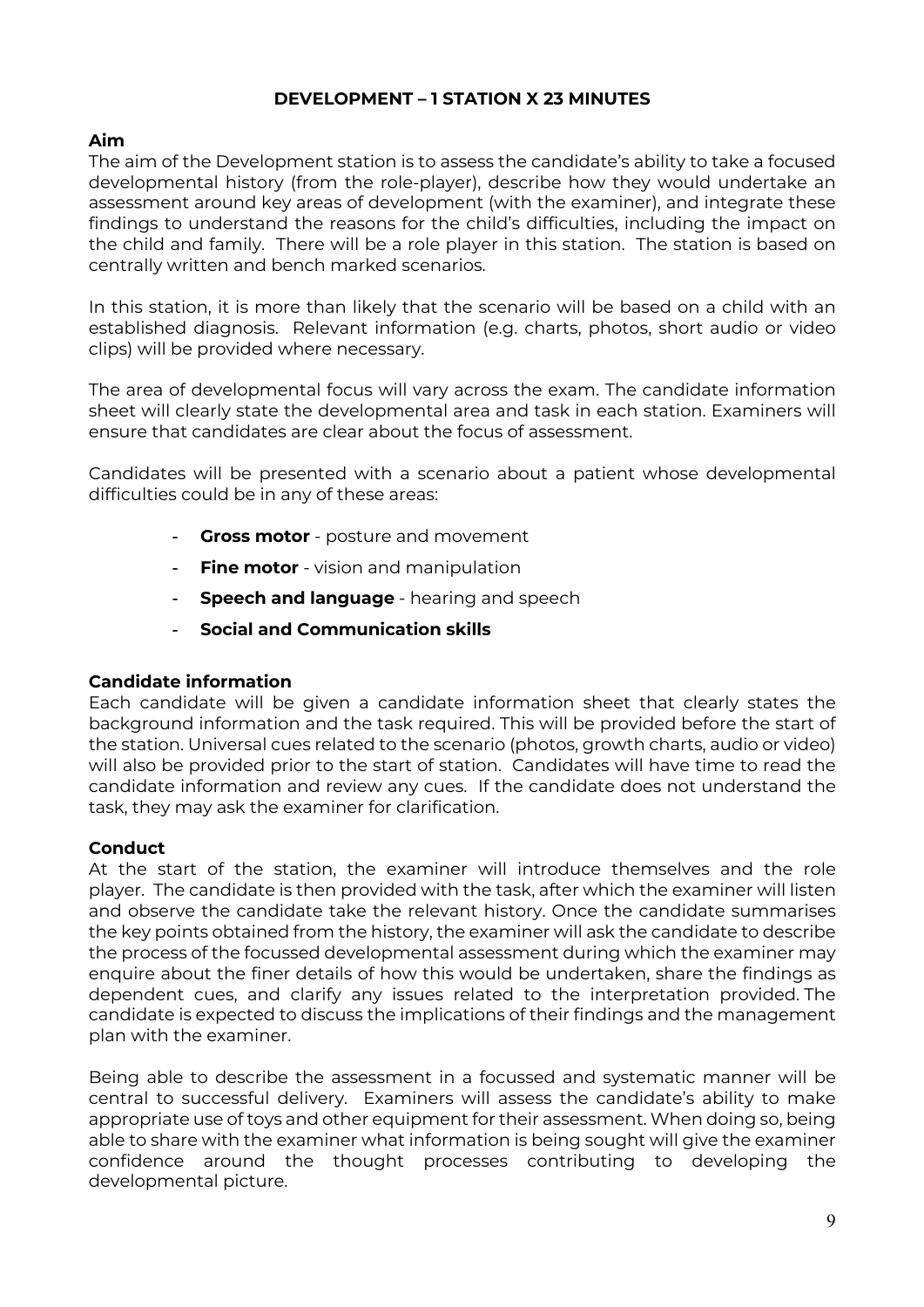If a candidate has reached the end of the history taking with the role player prior to the end of the time allotted for this, the examiner will check that they have finished and also ensure they understand that they can move on to the next element of the station but that they will **not** be allowed to go back and ask any further questions of the role player.

Candidates will be expected to manage their time appropriately in order to undertake the focussed history and describe the developmental assessment. Examiners might move candidates on if they are taking too long on a particular task so that they are able to discuss the next elements of the station and award marks for each domain.

Examiners may intervene to ask questions, probe statements or provide prompts during the station.

#### **Introduction**

The scenarios set will include the introduction/task to be completed and the system/area to be examined.

Examples of tasks that candidates may be asked to undertake could include:

Example 1: 'Joe is 4 years old. He was born at 25 weeks gestation and has cerebral palsy. Please take a relevant developmental history.

During discussion with the examiner, your approach to the clinical evaluation of Noah's **fine motor skills** will be assessed. During the history taking, you may not ask direct questions about these skills.

Example 2: Paul is 3 years old. His parents are concerned about his speech. Please take a relevant developmental history.

During discussion with the examiner, your approach to the clinical evaluation of Noah's **speech and social communication development** will be assessed. During the history taking, you may not ask direct questions about these skills.

Example 3: Leya is 11 months old. Her parents are concerned she isn't sitting on her own. Please take a relevant developmental history.

During discussion with the examiner, your approach to the clinical evaluation of Leya's **gross and fine motor development** will be assessed. Therefore you should not ask detailed questions about gross and fine motor skills during history taking.

#### **A full developmental assessment is not possible within the time available in the Development Station and candidates will be presented with 1 or at most 2 areas of development to assess.**

Candidates will be expected to offer a view on the child's neurodevelopmental status. Candidates should present their findings based on the specific task presented to them. The estimated developmental age should be supported by evidence of the age appropriate skills which the child can perform and the observation that the child is not able to perform a skill which might be expected of a slightly older child.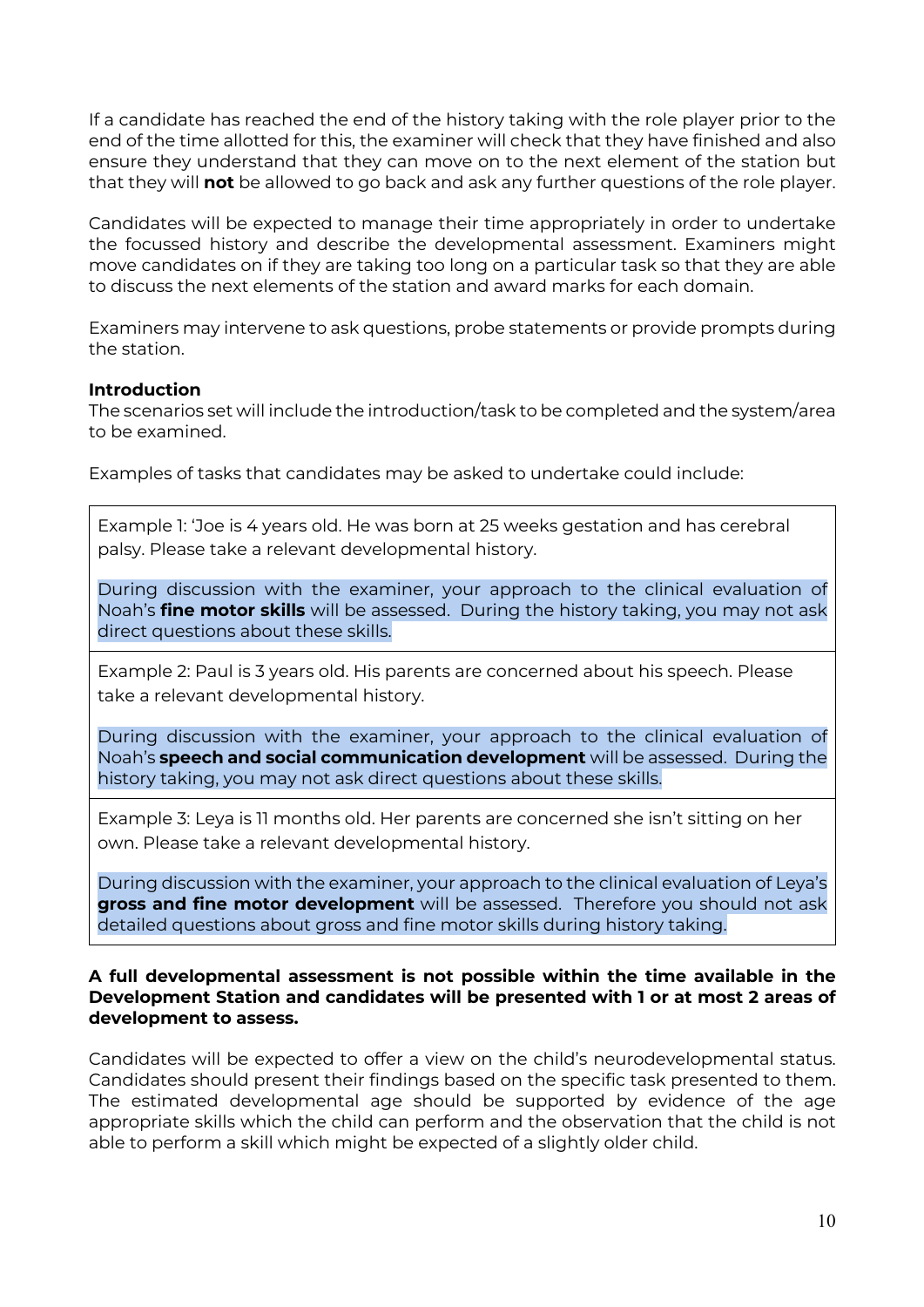Candidates will be expected to outline a management plan and demonstrate their knowledge of the roles of the relevant members of the multidisciplinary team specific to their scenario.

Details on what is expected of candidates when performing a developmental assessment of children and young people are available on the MRCPCH Clinical Face-to-Face Guidance Hub. Please refer to the document titled *Clinical Examination Technique*

#### **Hints & Tips**

The developmental toys list and photo will be available for all focuses except gross motor, along with the candidate information sheet, at the beginning of the station, and will remain available throughout the station. Candidates will also have a developmental kit with toys and other objects available within the station to refer to.

When obtaining the history, candidates can gather information about the child's developmental progress *in areas other than the area to be focussed on during examination*. If the candidate strays into the area to be assessed, role players will not have the information to provide to the candidate. The examiner might also indicate that this can be discussed during the description of the assessment.

**Please note:** Scenarios will be based on children with mild to moderate developmental difficulties who may or may not have an associated syndrome or neurological abnormality. Where there is a syndrome or neurological abnormality, these should be noted, but the aim of the station is not to undertake a detailed identification of dysmorphic features or assessment of the abnormal neurological signs.

#### **Standards**

The candidate should be competent at assessing any area of development and should be able to decide whether the child should have further therapy or investigations, whether the child simply needs observation over time or whether the parent can be reassured. Candidates should demonstrate the skills and knowledge expected of a trainee ready to progress into Level 2 training but not necessarily one who has worked extensively in a child development centre.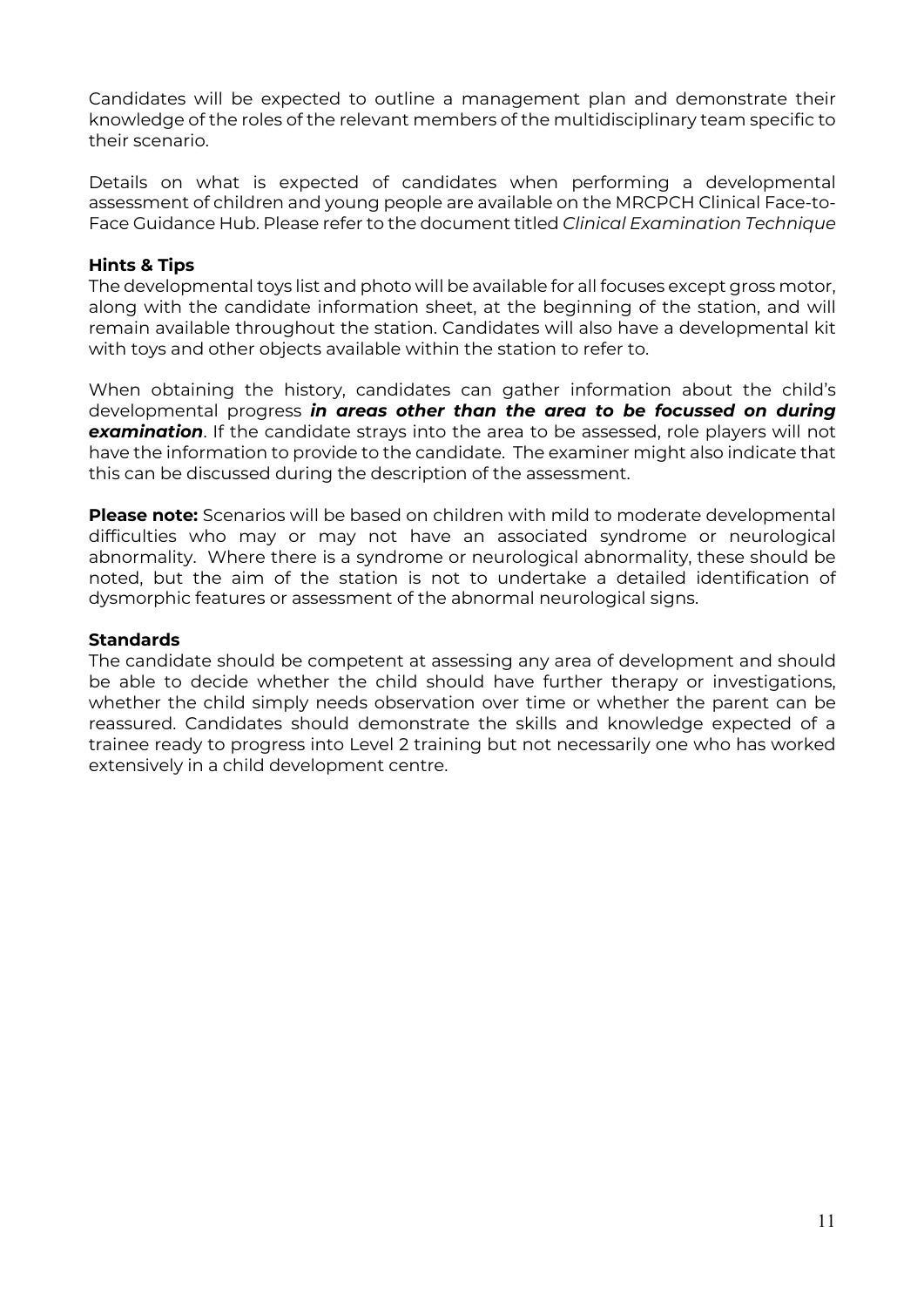# **DEVELOPMENT STATION: EXPECTED DOMAIN STANDARDS**

| <b>Clinical Domain</b>                                                                      | <b>Meets Standard</b>                                                                                                                                                                                                                                                                                                |
|---------------------------------------------------------------------------------------------|----------------------------------------------------------------------------------------------------------------------------------------------------------------------------------------------------------------------------------------------------------------------------------------------------------------------|
| A1                                                                                          | Asks key relevant questions.<br>$\bullet$                                                                                                                                                                                                                                                                            |
| <b>Information</b>                                                                          | Sensitively gathers appropriate information.<br>$\bullet$                                                                                                                                                                                                                                                            |
| <b>Gathering/History</b>                                                                    | Explores main problems/concerns of role-player in<br>$\bullet$                                                                                                                                                                                                                                                       |
| <b>Taking</b>                                                                               | structured manner.                                                                                                                                                                                                                                                                                                   |
| в<br><b>Physical</b><br><b>Examination</b>                                                  | Well-structured, systematic exam technique<br>$\bullet$<br>verbalised.<br>Appropriate recognition of the requirement of<br>$\bullet$<br>care taken to adapt to needs of patient including<br>permission to examine sought.<br>Appropriate use of equipment/development toys<br>$\bullet$<br>(if relevant) verbalised |
| C<br><b>Identification of</b><br><b>Clinical Signs</b>                                      | Identifies clinical signs that are present.<br>$\bullet$<br>Correctly interprets clinical signs that are present.                                                                                                                                                                                                    |
| D1<br><b>Clinical</b><br>Reasoning                                                          | Formulates & proposes likely appropriate<br>$\bullet$<br>differential diagnosis<br>Understands implications of findings.<br>$\bullet$<br>Able to suggest appropriate steps if exam<br>$\bullet$<br>inconclusive.                                                                                                     |
| D <sub>2</sub><br><b>Management</b><br><b>Planning</b>                                      | Relevant investigations to appropriately address<br>$\bullet$<br>identified problems.<br>Provides safe, ethical, effective management plan<br>$\bullet$<br>that relates to parental concerns including<br>appropriate referral or escalation.                                                                        |
| E1<br>Communication<br><b>Skills: Rapport &amp;</b><br><b>Communication</b><br><b>Style</b> | Appropriate level of confidence; greeting and<br>$\bullet$<br>introduction; professional; sensitive; appropriate<br>body language; responds to verbal & non-verbal<br>cues.<br>Develops appropriate rapport with role-player.<br>Puts at ease.<br>Clarifies role & shared agenda. Appropriate tone &<br>pace.        |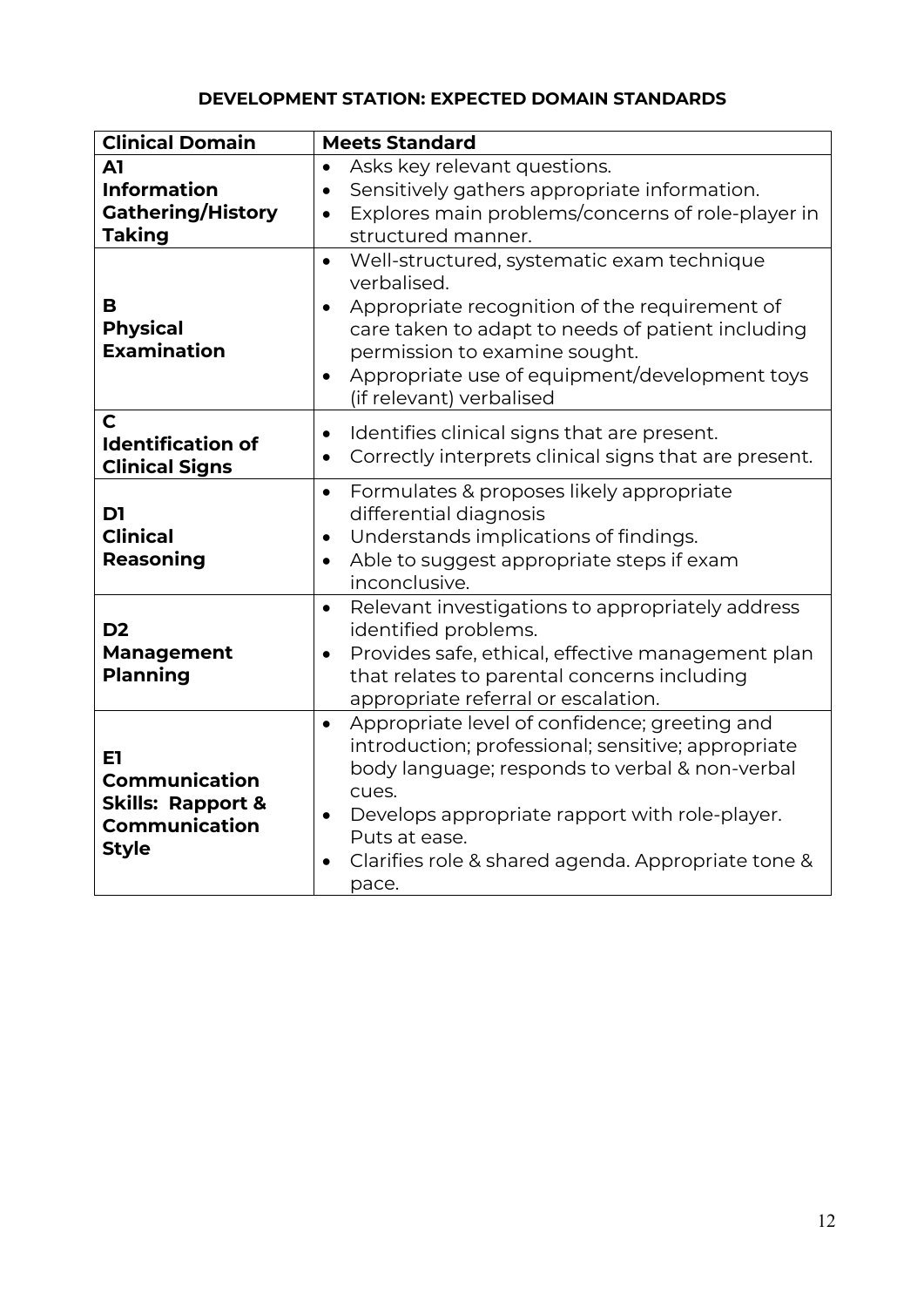# **DEVELOPMENT STATION FLOW CHART**

Please note that E domains are not represented in this chart, as they are measured across the entirety of the station.

| Development                                             |                |                                                                                                                                                                                                                                                                                                                           |
|---------------------------------------------------------|----------------|---------------------------------------------------------------------------------------------------------------------------------------------------------------------------------------------------------------------------------------------------------------------------------------------------------------------------|
| Personnel in station: Candidate, examiner & role player |                |                                                                                                                                                                                                                                                                                                                           |
| 4 Min                                                   |                | Candidate reads Candidate Information Sheet<br>Candidate reviews any audio/video/photo universal cues<br>At 4 minutes, candidate enters station                                                                                                                                                                           |
|                                                         |                | Examiner introduces self and role player                                                                                                                                                                                                                                                                                  |
| 10 Min                                                  | A1             | Examiner provides introductory statement (very briefly)<br>$\bullet$<br>Examiner asks candidate to take a focused history<br>Candidate takes history<br>$\bullet$<br>At 6 minutes, Helper announces 'you have 4 minutes left to<br>gather your history'<br>At 10 minutes, Helper asks candidate to stop taking the        |
| 2 Min                                                   | A <sub>1</sub> | history<br>Examiner asks candidate to briefly summarise key findings<br>$\bullet$<br>from the history<br>Candidate briefly summarises key findings from history                                                                                                                                                           |
|                                                         | B              | Examiner asks candidate to describe step by step process of<br>$\bullet$<br>how they would undertake a developmental assessment<br>Candidate describes developmental assessment process<br>Examiner provides dependent cues to candidate during the<br>candidate's description of process                                 |
| 8 Min                                                   | $\mathsf{C}$   | Examiner asks candidate to briefly summarise the key<br>$\bullet$<br>developmental signs they have elicited<br>Candidate briefly summarises key developmental signs<br>Examiner asks candidate for their interpretation of signs and<br>what they mean<br>Candidate provides their interpretation of signs and<br>meaning |
|                                                         | D1             | Examiner asks candidate questions relating to D1<br>$\bullet$<br>domain/differential diagnosis, which will vary depending on<br>the specific focus of scenario<br>Candidate responds to questions<br>Helper warns 3 minutes left<br>$\bullet$                                                                             |
| 3 Min                                                   | D <sub>2</sub> | Examiner asks candidate questions relating to D2<br>٠<br>domain/management planning, which will vary depending<br>on the specific focus of scenario<br>Candidate responds to questions<br>At 23 minutes, Helper announces the station is over and<br>$\bullet$<br>candidate moves on                                      |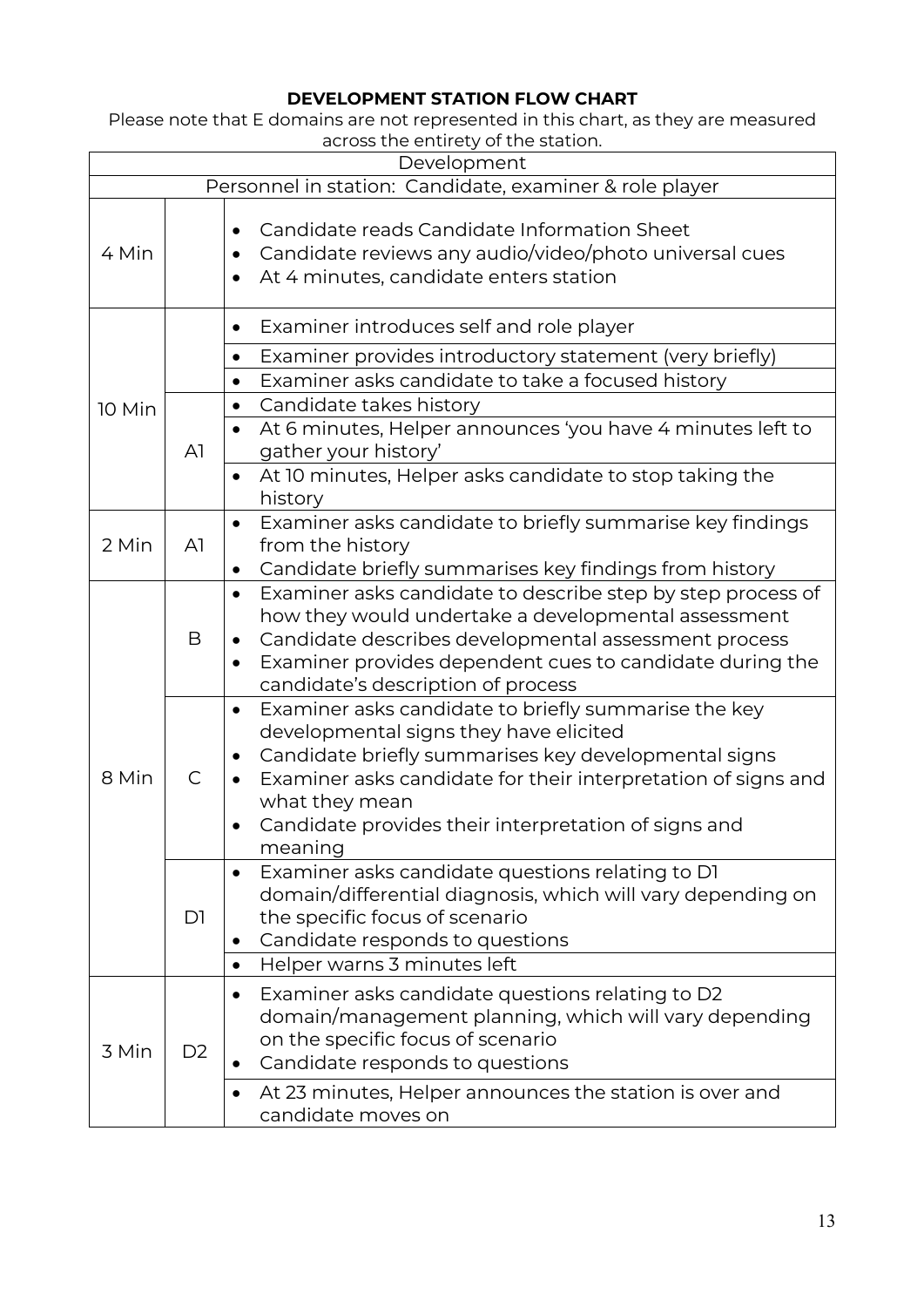### **HISTORY – 1 STATION X 23 MINUTES**

#### **Aim**

The aim of the History station is to assess that the candidate can take a focused history, can summarise the main points and integrate these to come up with a diagnosis or differential diagnosis. Candidates will then need to prioritise any necessary investigations and formulate a management plan. There will be a role-player in this station. The station is based on centrally written and bench marked scenarios.

Each scenario is based on a child or young person who could have a new diagnosis (e.g. epilepsy, headaches, joint pains etc.), or a specific problem with an already established diagnosis (e.g. weight loss in a diabetic child, feeding problems in a child with cerebral palsy, etc.).

The candidate will not be required to examine a patient. Relevant information including growth charts and results of investigations will be provided where necessary.

The focus of this station is to test the candidate's ability to take a history focussed on a child or adolescent's current problem, summarise and recognise the main issues and discuss their management. It is not a test of the ability to take a comprehensive history. Candidates are unlikely to be asked to repeat the whole history as the examiner has just witnessed this being obtained.

#### **Candidate information**

Each candidate will be provided with a candidate information sheet that describes the candidate's role, the clinical background and instructions. This is to be read before the start of the station. It is often in the form of a letter to the candidate, asking them to see the parent or adolescent (role-player).

Candidates will be expected to take the history from a role-player. If the role-player asks questions during the consultation, it may be appropriate to answer these. The examiner will then test candidate's knowledge of the issues raised and the management plan.

#### **Conduct**

At the start of the station, the examiner will introduce themselves and the role player. The candidate is then provided with the task. The examiner will then observe the interaction between the candidate and the role player.

Candidates will be expected to manage their time appropriately in order to undertake the focussed history. Examiners might move candidates on if they are taking too long on a particular task so that they are able to discuss the next elements of the station and award marks for each domain.

If a candidate has reached the end of the history taking with the role player prior to the end of the time allotted for this, they are **not** permitted to move on to the next element of the station.

#### **Introduction**

The scenario will include some background and the task to be completed.

Examples of tasks that candidates may be asked to undertake could include: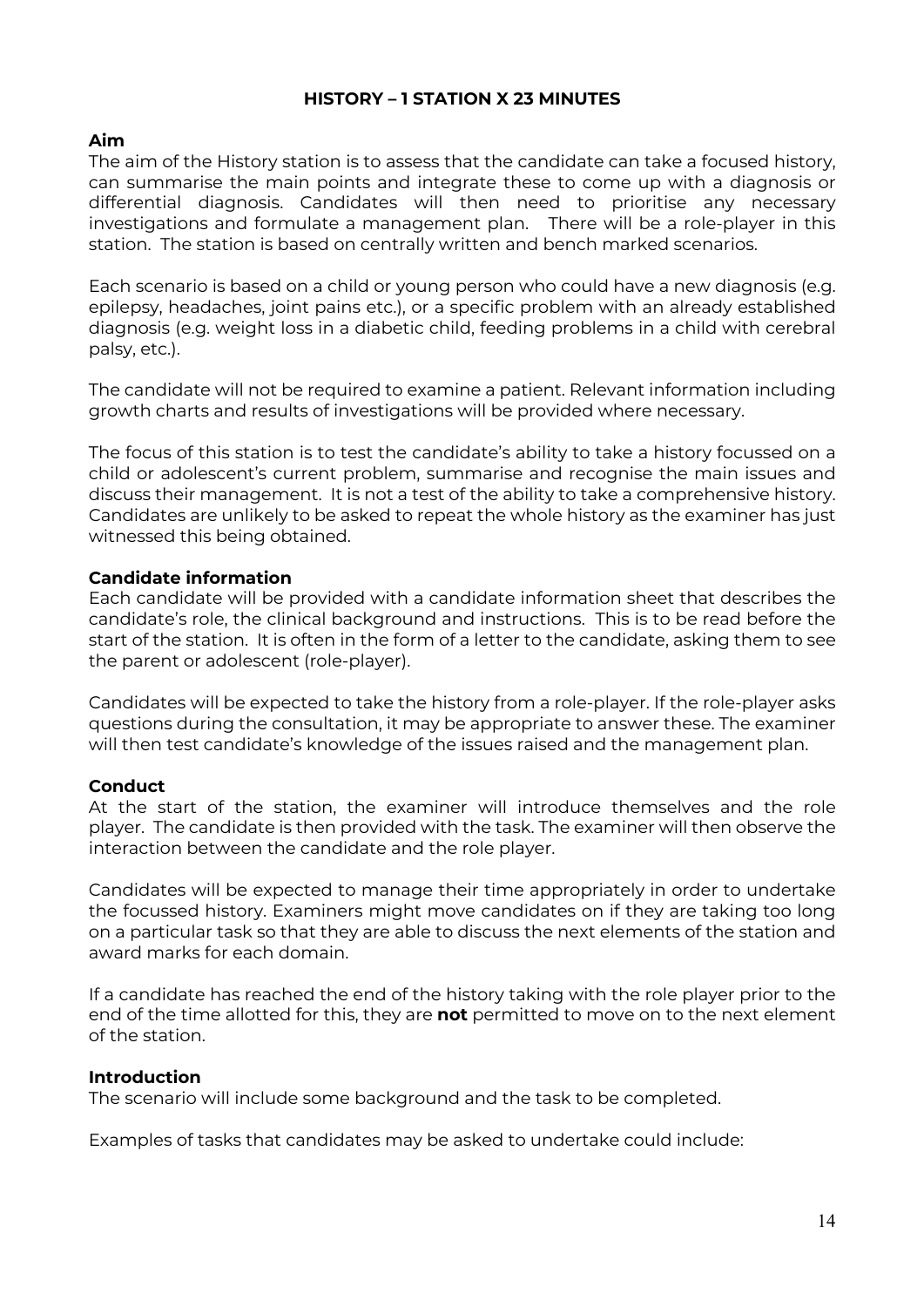| <b>Example 1:</b> | Marwan is 15 months old and has not put on weight in the last few<br>months.                                 |
|-------------------|--------------------------------------------------------------------------------------------------------------|
|                   | Please take a focused history and outline your management plan.                                              |
|                   | <b>Example 2:</b> Fatima is 4 years old and has presented with three days of vomiting and<br>abdominal pain. |
|                   | Please take a focused history and outline your management plan.                                              |

#### **Hints & Tips**

Upon receiving instruction on the task for the station from the examiner, candidates are advised to request clarification of any part of the task that they do not fully understand.

Examiners are looking for a focused and structured approach to history taking. This should be no different to what is undertaken in clinical practice but to properly prepare, candidates should embrace all opportunities in the workplace.

#### **Standards**

Candidates are expected to demonstrate the clinical skills and knowledge expected of a trainee ready to progress into Level 2 training.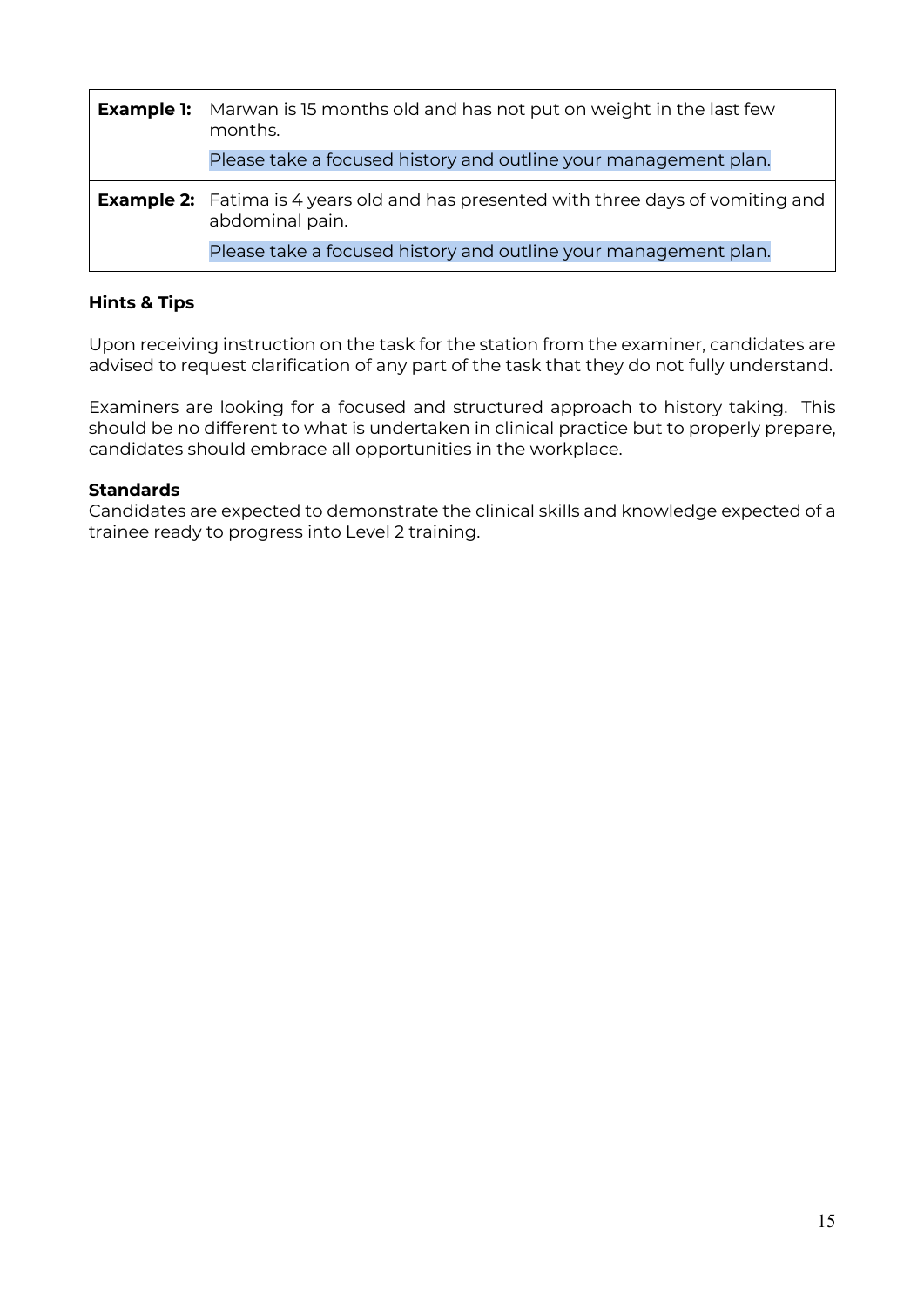# **HISTORY STATION: EXPECTED DOMAIN STANDARDS**

| <b>Clinical Domain</b>        | <b>Meets Standard</b>                                              |
|-------------------------------|--------------------------------------------------------------------|
| A1                            | Asks key relevant questions.<br>$\bullet$                          |
| <b>Information</b>            | Sensitively gathers appropriate information.                       |
| <b>Gathering/History</b>      | Explores main problems/concerns of role-player in                  |
| <b>Taking</b>                 | structured manner.                                                 |
| D1                            | Formulates & proposes likely appropriate differential<br>$\bullet$ |
| <b>Clinical</b>               | diagnosis                                                          |
| <b>Reasoning</b>              | Understands implications of findings.<br>$\bullet$                 |
|                               | Able to suggest appropriate steps if exam                          |
|                               | inconclusive.                                                      |
| D <sub>2</sub>                | Relevant investigations to appropriately address<br>$\bullet$      |
| <b>Management</b>             | identified problems.                                               |
| <b>Planning</b>               | Provides safe, ethical, effective management plan<br>$\bullet$     |
|                               | that relates to parental concerns including                        |
|                               | appropriate referral or escalation.                                |
| E1                            | Appropriate level of confidence; greeting and<br>$\bullet$         |
| <b>Communication</b>          | introduction; professional; sensitive; appropriate                 |
| <b>Skills: Rapport &amp;</b>  | body language; responds to verbal & non-verbal                     |
| Communication                 | cues.                                                              |
| <b>Style</b>                  | Develops appropriate rapport with role-player. Puts                |
|                               | at ease.                                                           |
|                               | Clarifies role & shared agenda. Appropriate tone &<br>$\bullet$    |
|                               | pace.                                                              |
| E2                            | Applies active listening & displays interest toward<br>$\bullet$   |
| <b>Verbal &amp; Listening</b> | role-player.                                                       |
| <b>Communication</b>          | Allows others opportunity to speak.                                |
| <b>Skills</b>                 | Appropriate language used in challenging                           |
|                               | circumstances with any jargon explained.                           |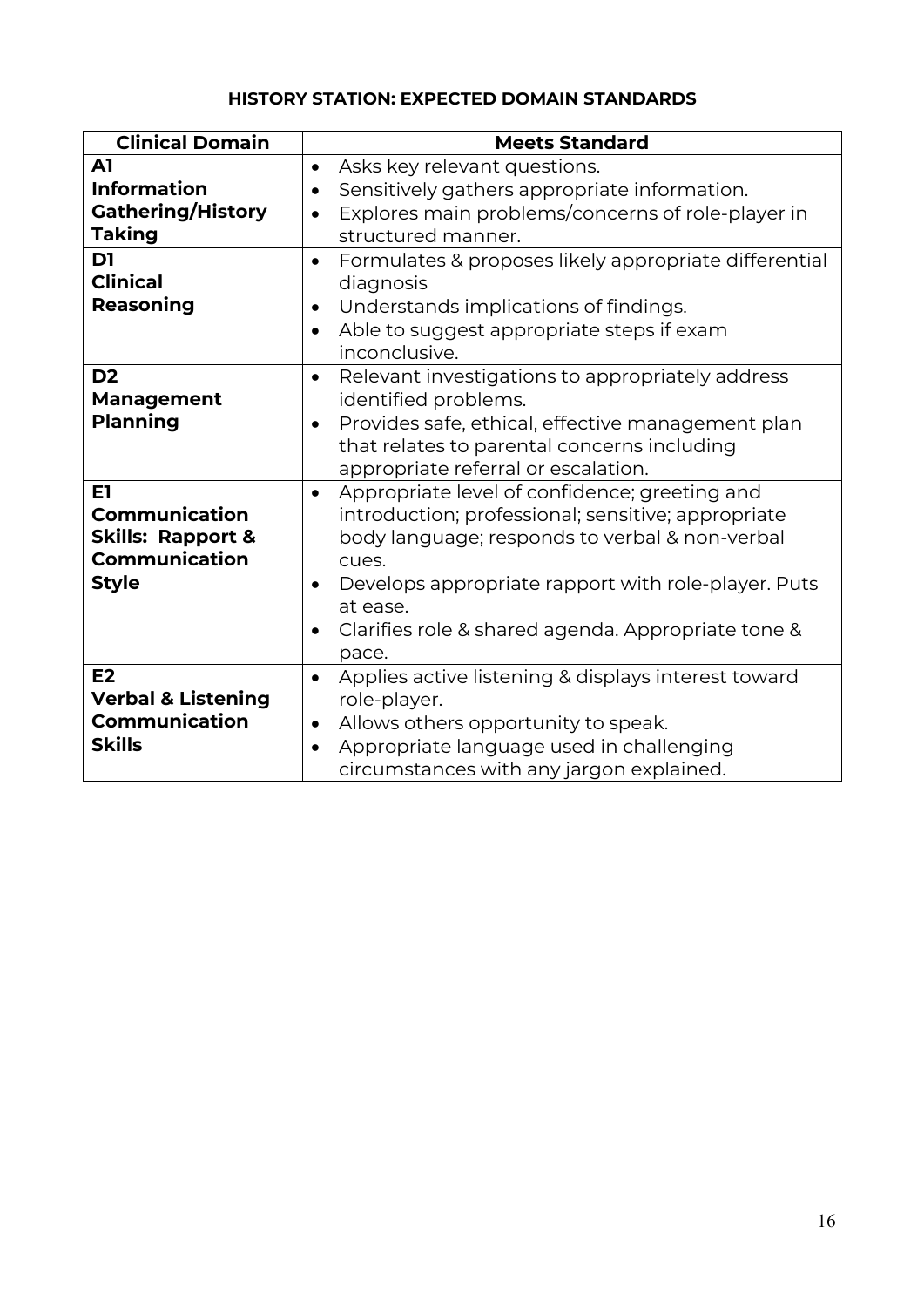# **HISTORY STATION FLOW CHART**

Please note that E domains are not represented in this chart, as they are measured across the entirety of the station.

| History |                                                         |                                                                                                                                                              |  |
|---------|---------------------------------------------------------|--------------------------------------------------------------------------------------------------------------------------------------------------------------|--|
|         | Personnel in station: Candidate, examiner & role player |                                                                                                                                                              |  |
| 4 Min   |                                                         | Candidate reads Candidate Information Sheet<br>$\bullet$<br>Candidate reviews any audio/video/photo universal cues<br>At 4 minutes, candidate enters station |  |
|         |                                                         | Examiner introduces self and role player<br>٠                                                                                                                |  |
|         |                                                         | Examiner provides introductory statement (very briefly)                                                                                                      |  |
|         |                                                         | Examiner asks candidate to take a focused history<br>$\bullet$                                                                                               |  |
| 14 Min  | A <sub>1</sub>                                          | Candidate takes history<br>$\bullet$                                                                                                                         |  |
|         |                                                         | At 9 minutes, Helper announces 5 minutes left to gather<br>$\bullet$<br>history                                                                              |  |
|         |                                                         | At 14 minutes, Helper announces end of history taking<br>$\bullet$                                                                                           |  |
| 9 Min   | D1                                                      | Candidate discusses the patient's problems with the<br>$\bullet$<br>examiner                                                                                 |  |
|         |                                                         | Helper warns 3 minutes left<br>$\bullet$                                                                                                                     |  |
|         | D <sub>2</sub>                                          | Candidate discusses management planning with the<br>$\bullet$                                                                                                |  |
|         |                                                         | examiner                                                                                                                                                     |  |
|         |                                                         | At 23 minutes, Helper announces the station is over and<br>$\bullet$<br>candidate moves on                                                                   |  |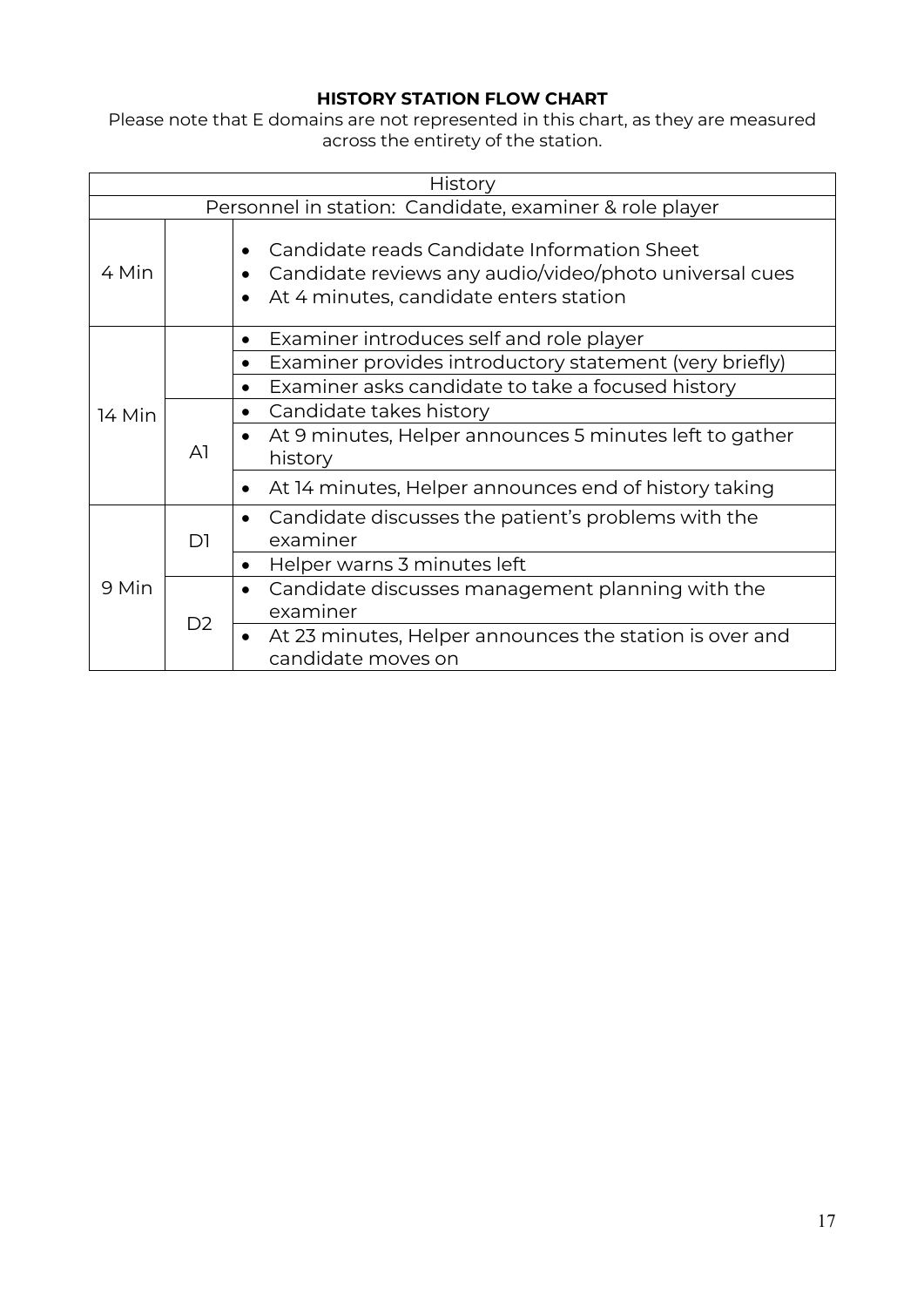# **COMMUNICATION – 2 STATIONS X 9 MINUTES**

### **Aim**

The aim of the Communication stations is to test the candidate's ability to communicate appropriate, factually correct information in an effective manner within the context of the clinical setting.

The two stations are based on centrally written and bench marked scenarios. The Communication station involves a role player. The role-player may take on the role of a parent, an adolescent, a health professional or a member of the public. Candidates might be asked to act out a telephone conversation, a video consultation or a face-toface encounter.

There are 6 main patterns of communication scenario:

- information giving (e.g. please tell this teenager about the diagnosis)
- breaking bad news (e.g. please explain the results of the ultrasound and its implications)
- consent (e.g. please explain why there is a need to do a lumbar puncture with a view to obtaining consent)
- critical incident (e.g. please talk to the parent of the child who has been given the wrong drug)
- ethics (e.g. please discuss the problem as Anna has refused to have any blood tests)
- education (e.g. please explain to the SHO so that she can understand the situation)

Candidates may be asked to explain the use of common medical devices.

#### **Candidate Instructions**

Each candidate will be provided with a brief candidate information sheet which will provide information about their role, the clinical background and the required task. This is provided for the candidate to read before the station begins. Information including growth charts and results of investigations will be provided if relevant.

Candidates will be marked on their communication skills. This means that the candidate needs to:

- select the most appropriate information to communicate
- provide information that is correct
- explain issues in an appropriate way without jargon
- respond and adapt to the emotional context of the station/manage concerns.

This station is not a test of the amount of information conveyed. Candidates should avoid asking irrelevant questions or providing superfluous information. The examiner in the Communication stations will observe the candidate but not ask questions.

#### **Conduct**

At the start of the station, the examiner will introduce themselves and the roleplayer. The candidate is then provided with the task (also available on the candidate information sheet), and will be invited to begin the interaction with the role-player. The examiner will then listen to the interaction for the entirety of the station.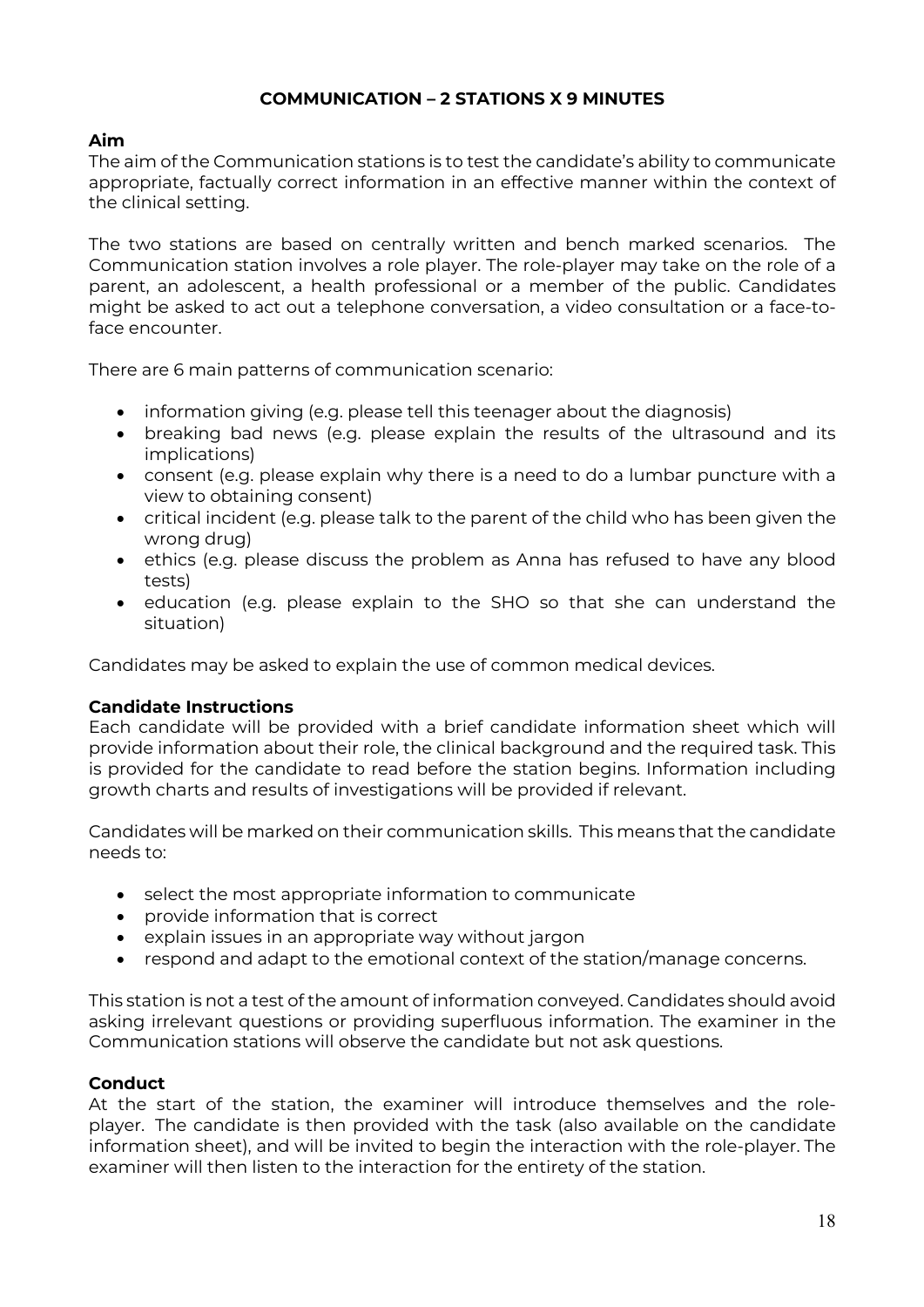Candidates will be expected to manage their time appropriately in order to complete the task within the given time. It is good practice to summarise the main points with the role-player before the end of the station to clarify understanding

### **Introduction**

The scenario will include some background and the task to be completed.

Examples of tasks that candidates may be asked to undertake could include:

| <b>Example 1:</b> Ben is 15 years old and has mild well controlled asthma.                             |
|--------------------------------------------------------------------------------------------------------|
| Please discuss Ben's future management plan.                                                           |
| <b>Example 2:</b> Discuss the importance of a chaperone in clinical practice with a junior<br>trainee. |

### **Hints & Tips**

Upon receiving instruction on the task for the station from the examiner, candidates are advised to request clarification of any part of the task that they do not fully understand.

Examiners are looking for a confident, composed and empathetic approach during the consultation. It is important to demonstrate good listening skills and respond appropriately within the context of the scenario. Candidates will be assessed on their knowledge around the topic being discussed. It is important to keep the conversation free of jargon, and where unavoidable, should be followed up by a layman explanation. Where possible, candidates should use diagrams to help provide explanation of the topic in hand. Summarising, providing opportunities to meet again, sign posting to useful websites/links are all advisable. Confidence in undertaking the consultation implies that the candidate has developed appropriate experience in managing such situations.

## **Standards**

Candidates are expected to demonstrate the standard of communication skills and knowledge expected of a trainee ready to progress into Level 2 training.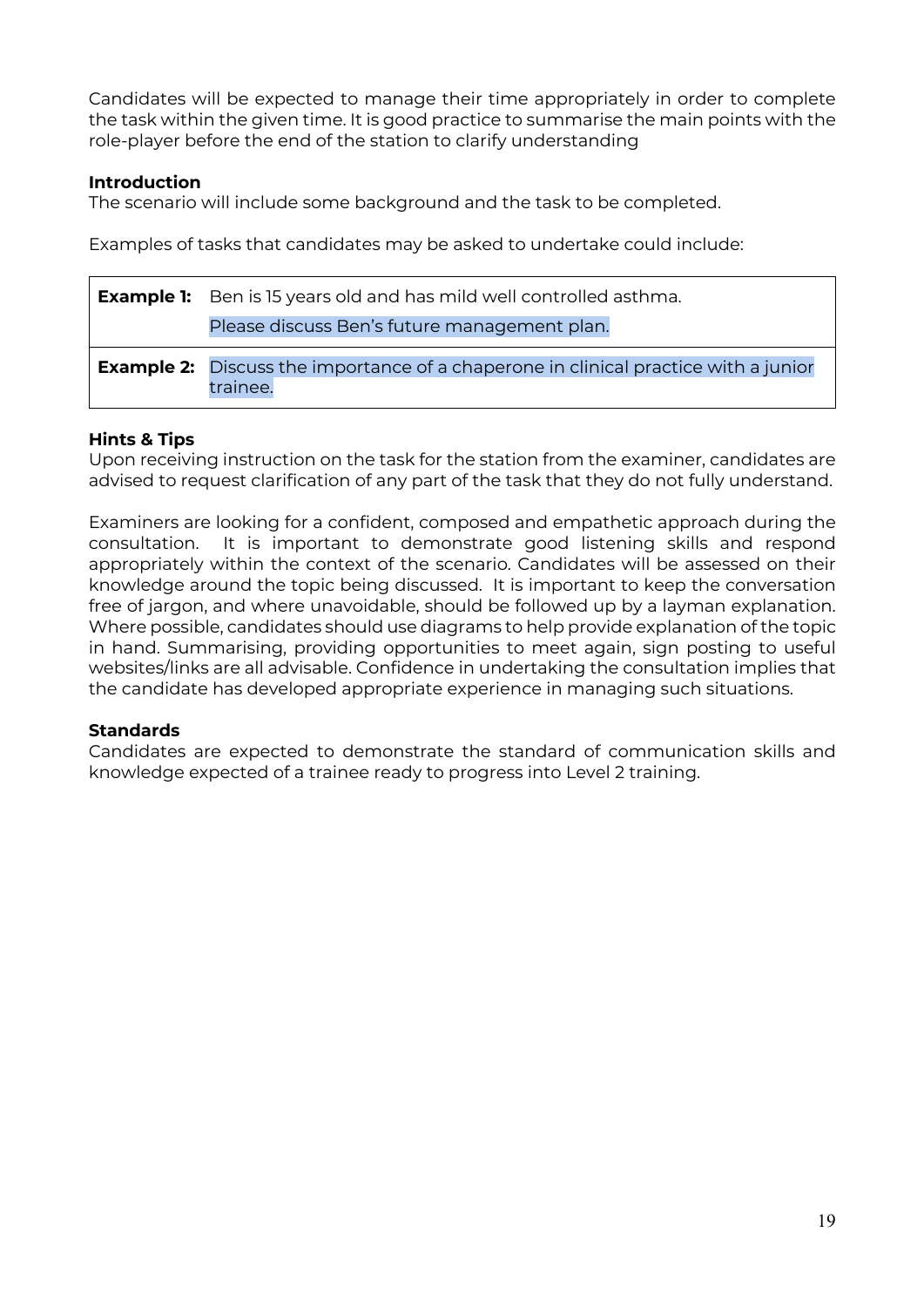# **COMMUNICATION STATION: EXPECTED DOMAIN STANDARDS**

| <b>Clinical Domain</b>                                                                     | <b>Meets Standard</b>                                                                                                                                                                                                                                                                                                                |
|--------------------------------------------------------------------------------------------|--------------------------------------------------------------------------------------------------------------------------------------------------------------------------------------------------------------------------------------------------------------------------------------------------------------------------------------|
| A <sub>2</sub><br><b>Information</b><br><b>Sharing / Accuracy of</b><br><b>Information</b> | Explains relevant, clinically accurate information.<br>$\bullet$<br>Information provided in a well-structured manner.<br>$\bullet$<br>Verifies understanding - summarises.<br>$\bullet$                                                                                                                                              |
| E1<br><b>Communication Skills:</b><br>Rapport &<br><b>Communication Style</b>              | Appropriate level of confidence; greeting and<br>$\bullet$<br>introduction; professional; sensitive; appropriate body<br>language; responds to verbal & non-verbal cues.<br>Develops appropriate rapport with role-player. Puts at<br>$\bullet$<br>ease.<br>Clarifies role & shared agenda. Appropriate tone &<br>$\bullet$<br>pace. |
| E2<br><b>Verbal &amp; Listening</b><br><b>Communication Skills</b>                         | Applies active listening & displays interest with role-<br>$\bullet$<br>player<br>Allows others opportunity to speak<br>$\bullet$<br>Appropriate language used in challenging<br>$\bullet$<br>circumstances with any jargon explained.                                                                                               |
| <b>E3- Managing Concerns</b><br>& agreeing next steps                                      | Seeks, identifies, acknowledges, attempts to address<br>$\bullet$<br>concerns appropriately.<br>Displays natural empathy with the role-player.<br>$\bullet$<br>Checks knowledge & understanding and agrees next<br>$\bullet$<br>steps.                                                                                               |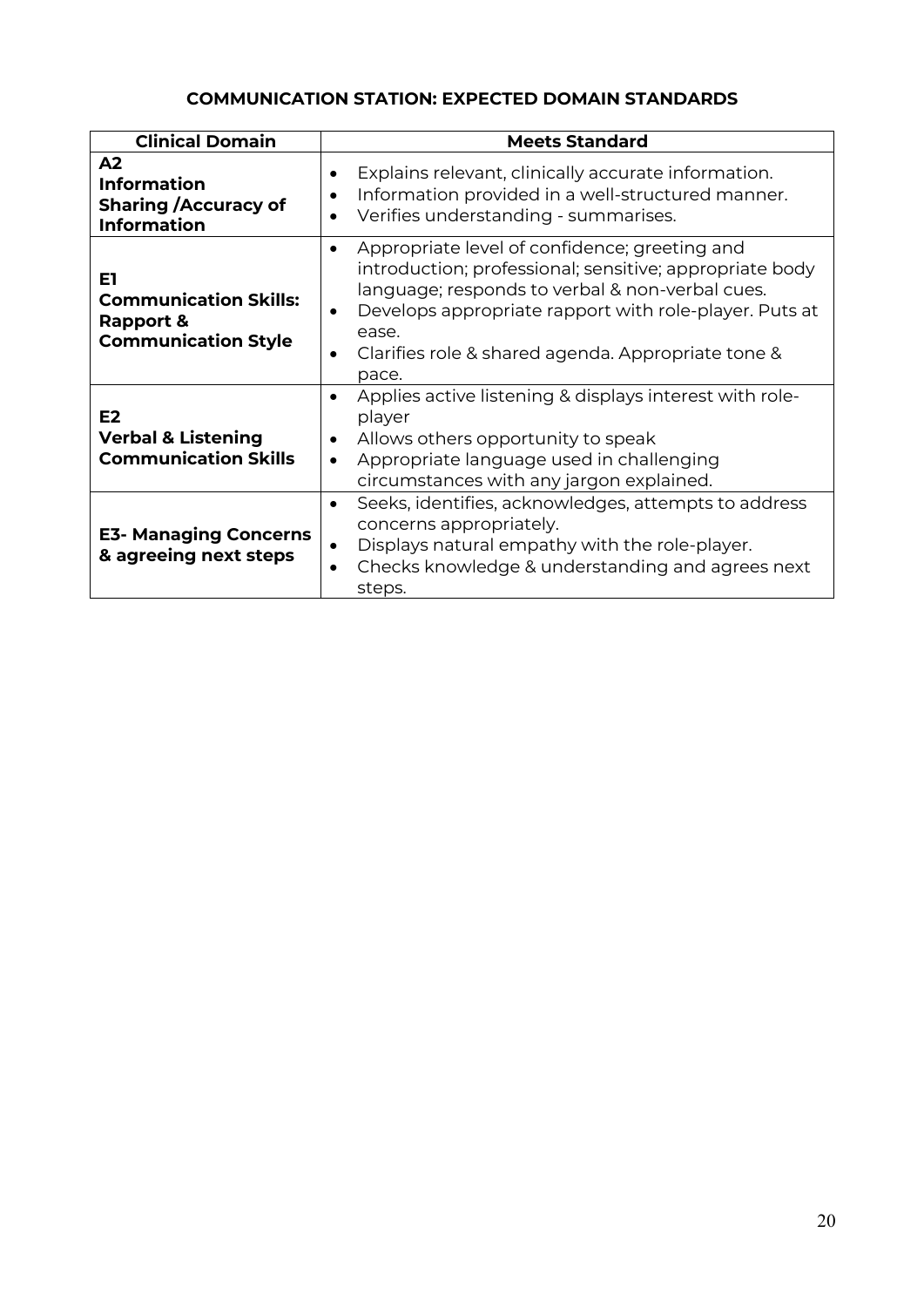# **COMMUNICATION STATION FLOW CHART**

Please note that E domains are not represented in this chart, as they are measured across the entirety of the station.

| Communication |                                                          |                                                                                                    |  |
|---------------|----------------------------------------------------------|----------------------------------------------------------------------------------------------------|--|
|               | Personnel in station: Candidate, examiner, & role player |                                                                                                    |  |
| 4 Min         |                                                          | Candidate reads Candidate Information Sheet<br>At 4 minutes, candidate enters station<br>$\bullet$ |  |
| 9 Min         |                                                          | Examiner introduces self and the role player                                                       |  |
|               |                                                          | Examiner provides introductory statement (very briefly)                                            |  |
|               |                                                          | Examiner asks candidate to begin the station                                                       |  |
|               | A2                                                       | The candidate undertakes discussion with the role player.                                          |  |
|               |                                                          | Helper warns 3 minutes left                                                                        |  |
|               |                                                          | At 9 minutes, Helper announces the station is over and<br>candidate moves on                       |  |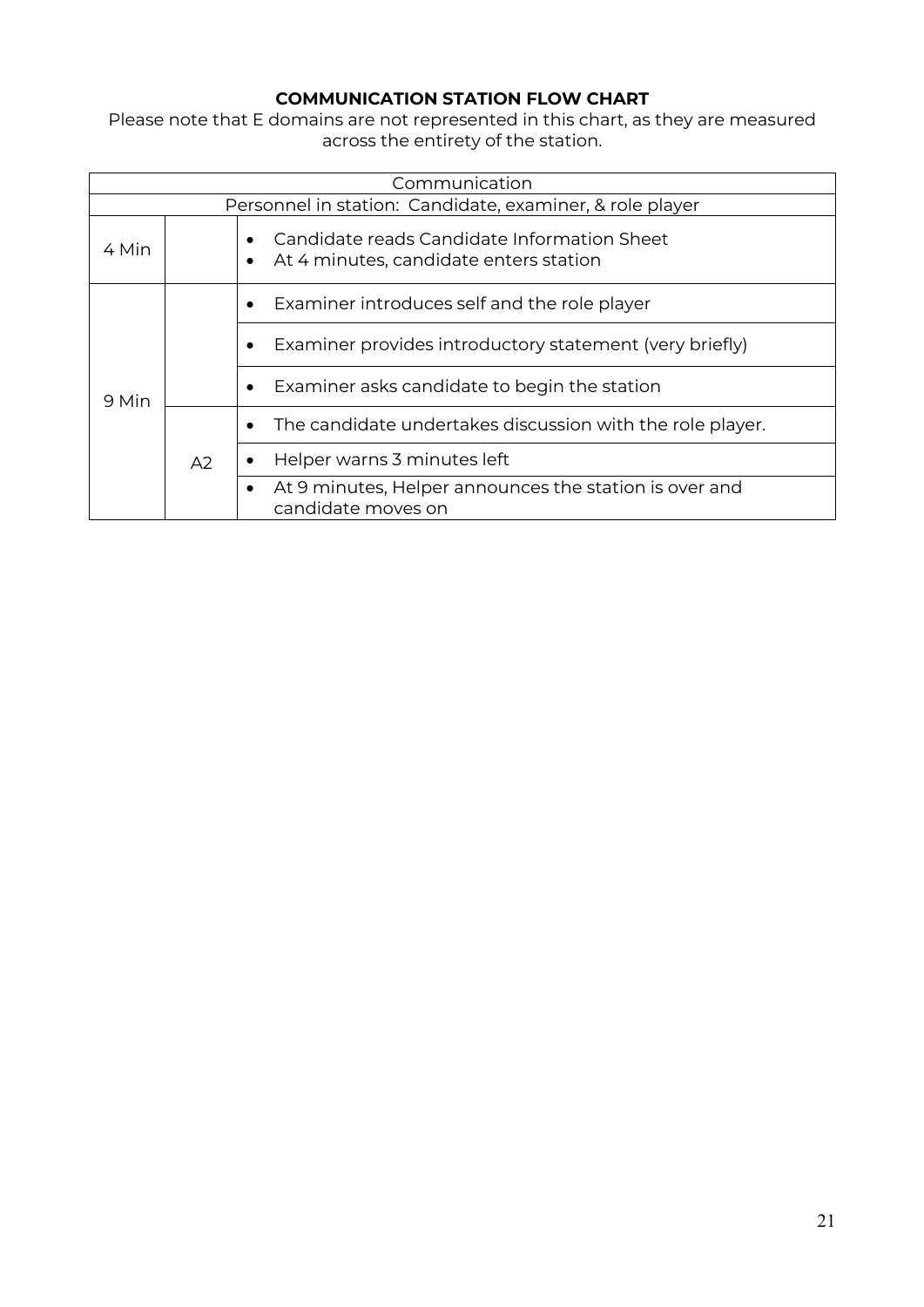### **VIDEO – 2 STATIONS X 9 MINUTES**

#### **Aim**

The aim of the Video station is to assess the candidate's ability to make clinical observations and decisions. The ability of the candidate to identify clinical signs which cannot be easily or safely assessed in other parts of the examination is examined here. Acute signs seen in emergency departments and neonatal units may be assessed in this station. In addition to identification of clinical signs, the candidate will be expected to discuss questions around clinical reasoning and initial management.

There are no role players in these stations. The stations are based on centrally written and bench marked scenarios. Questions and pass standards are validated by the College exam board to ensure uniformity of benchmarking and appropriateness of content.

Scenarios may include acute problems such as respiratory distress or seizures. There may be testing of signs found on clinical examination (e.g. cardiac murmurs, respiratory distress or abnormal gait) or simple observation of a child or baby (e.g. seizures, grunting neonate etc.).

The video clips may or may not be accompanied by sound, which will be indicated in the candidate information sheet.

#### **Candidate Information**

Each candidate will be given a brief introduction to the scenario in the candidate information sheet which they will read prior to the start of the station.

Once the station begins, the candidate will be asked to watch the video clip which they can do as many times as they wish in the given time (3 minutes). The helper will let the candidate and examiner know once the time is up. During this time the candidate may pause/repeat the video. Candidates will not be able to view the video clip again after this time has elapsed.

The candidate will then be expected to discuss their findings and answer the examiner's questions. The examiner will ask the candidate questions relating to the scenario and video clip. This will usually centre around the candidate's interpretation of the clinical signs seen on the video clip, the provisional diagnosis and management plan. If the candidate does not understand the task or any of the questions that are asked, the candidate may ask the examiner to repeat it.

Some of the video clips are accompanied by sound recordings, but not all. The candidate information sheet will notify the candidate if the clip has sound and whether it is relevant to the station. Candidates should not be concerned if a particular clip does not have sound.

Video clips used in the Video Station will vary in length between 30 seconds – 1 minute and 30 seconds.

#### **Conduct**

At the start of the station, the examiner will introduce themselves. The examiner will wait quietly while the candidate views the video clip. Once notified by the helper that this viewing time is up, the examiner will begin to ask questions around the video-clip.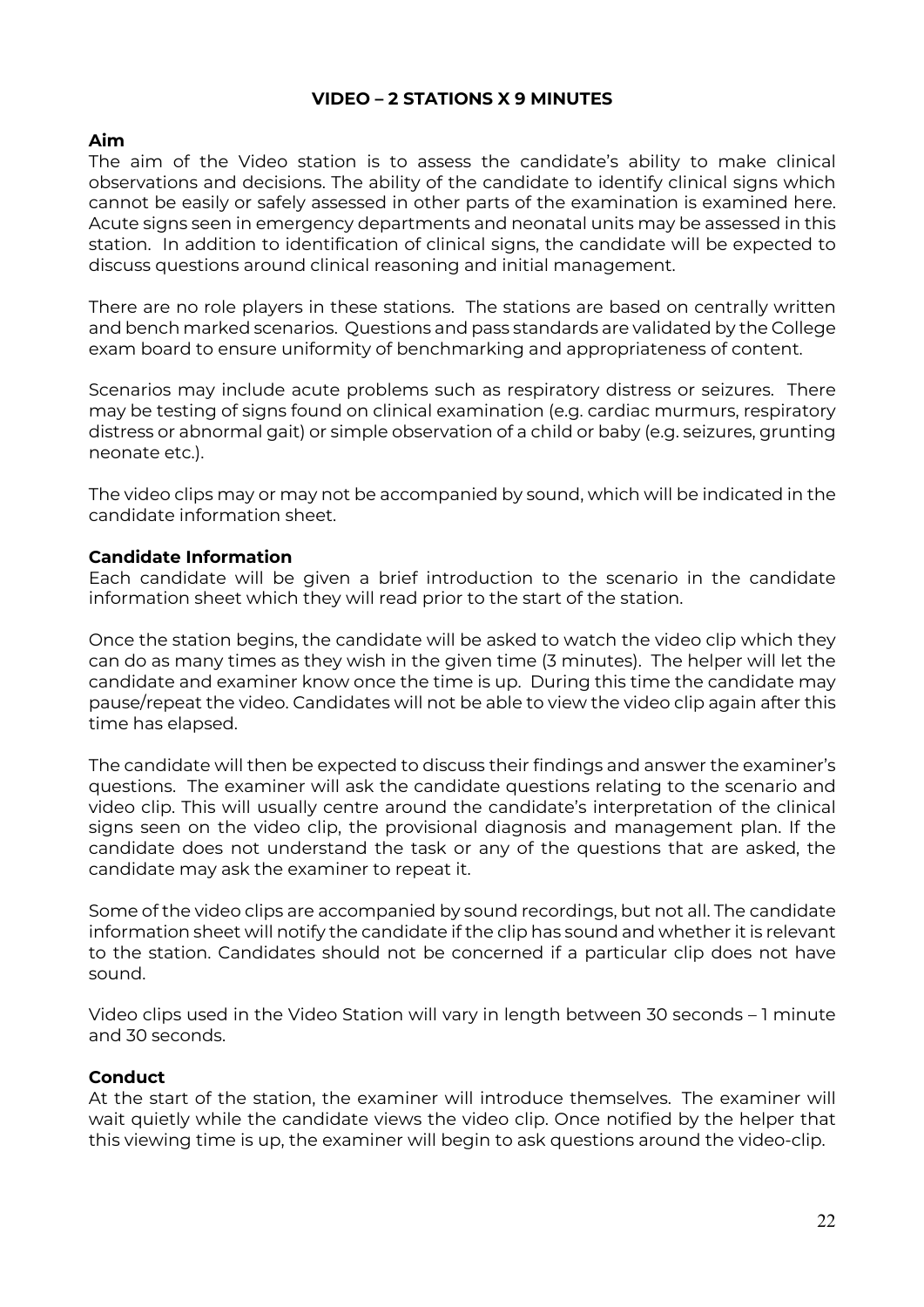Candidates should be aware that examiners will prompt them with a hypothetical diagnosis so that they are able to discuss management planning appropriately during the last 3 minutes of the station.

#### **Introduction**

The scenario will include some very brief background information.

Examples of such information could include:

**Example 1:** This 4-year old boy presented with a rash.

**Example 2:** This 8-year old girl presented with wheezing.

#### **Hints & Tips**

Examiners are looking for candidates who are able to interpret clinical signs, integrate them to come up with a diagnosis and formulate a management plan.

#### **Standards**

Candidates should demonstrate the skills and knowledge expected of a trainee ready to progress into Level 2 training.

| <b>Clinical Domain</b>                                 | <b>Meets Standard</b>                                                                                                                                                                                                     |
|--------------------------------------------------------|---------------------------------------------------------------------------------------------------------------------------------------------------------------------------------------------------------------------------|
| C<br><b>Identification of</b><br><b>Clinical Signs</b> | Identifies clinical signs that are present.<br>$\mathbf{1}$<br>2. Correctly interprets clinical signs that are present.                                                                                                   |
| D1<br><b>Clinical</b><br>Reasoning                     | Formulates & proposes likely appropriate differential<br>diagnosis<br>Understands implications of findings.<br>2.<br>Able to suggest appropriate steps if exam inconclusive.<br>3.                                        |
| D <sub>2</sub><br><b>Management</b><br><b>Planning</b> | 1. Relevant investigations to appropriately address identified<br>problems.<br>2. Provides safe, ethical, effective management plan that relates<br>to parental concerns including appropriate referral or<br>escalation. |

#### **VIDEO STATION: EXPECTED DOMAIN STANDARDS**